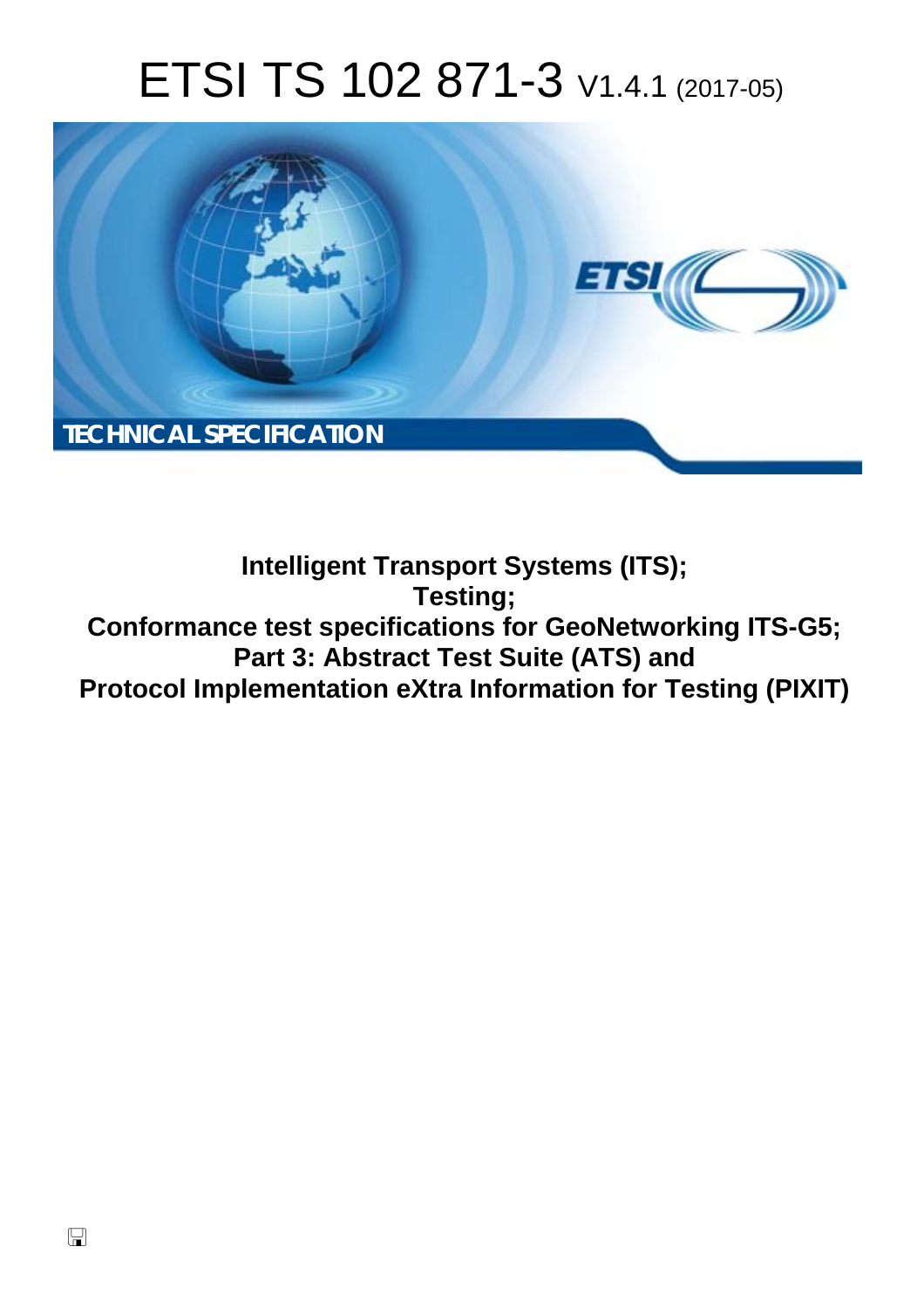Reference RTS/ITS-00354

Keywords

ATS, ITS, network, PIXIT, testing

#### *ETSI*

#### 650 Route des Lucioles F-06921 Sophia Antipolis Cedex - FRANCE

Tel.: +33 4 92 94 42 00 Fax: +33 4 93 65 47 16

Siret N° 348 623 562 00017 - NAF 742 C Association à but non lucratif enregistrée à la Sous-Préfecture de Grasse (06) N° 7803/88

#### *Important notice*

The present document can be downloaded from: <http://www.etsi.org/standards-search>

The present document may be made available in electronic versions and/or in print. The content of any electronic and/or print versions of the present document shall not be modified without the prior written authorization of ETSI. In case of any existing or perceived difference in contents between such versions and/or in print, the only prevailing document is the print of the Portable Document Format (PDF) version kept on a specific network drive within ETSI Secretariat.

Users of the present document should be aware that the document may be subject to revision or change of status. Information on the current status of this and other ETSI documents is available at <https://portal.etsi.org/TB/ETSIDeliverableStatus.aspx>

If you find errors in the present document, please send your comment to one of the following services: <https://portal.etsi.org/People/CommiteeSupportStaff.aspx>

#### *Copyright Notification*

No part may be reproduced or utilized in any form or by any means, electronic or mechanical, including photocopying and microfilm except as authorized by written permission of ETSI.

The content of the PDF version shall not be modified without the written authorization of ETSI. The copyright and the foregoing restriction extend to reproduction in all media.

> © European Telecommunications Standards Institute 2017. All rights reserved.

**DECT**TM, **PLUGTESTS**TM, **UMTS**TM and the ETSI logo are Trade Marks of ETSI registered for the benefit of its Members. **3GPP**TM and **LTE**™ are Trade Marks of ETSI registered for the benefit of its Members and of the 3GPP Organizational Partners.

**oneM2M** logo is protected for the benefit of its Members

**GSM**® and the GSM logo are Trade Marks registered and owned by the GSM Association.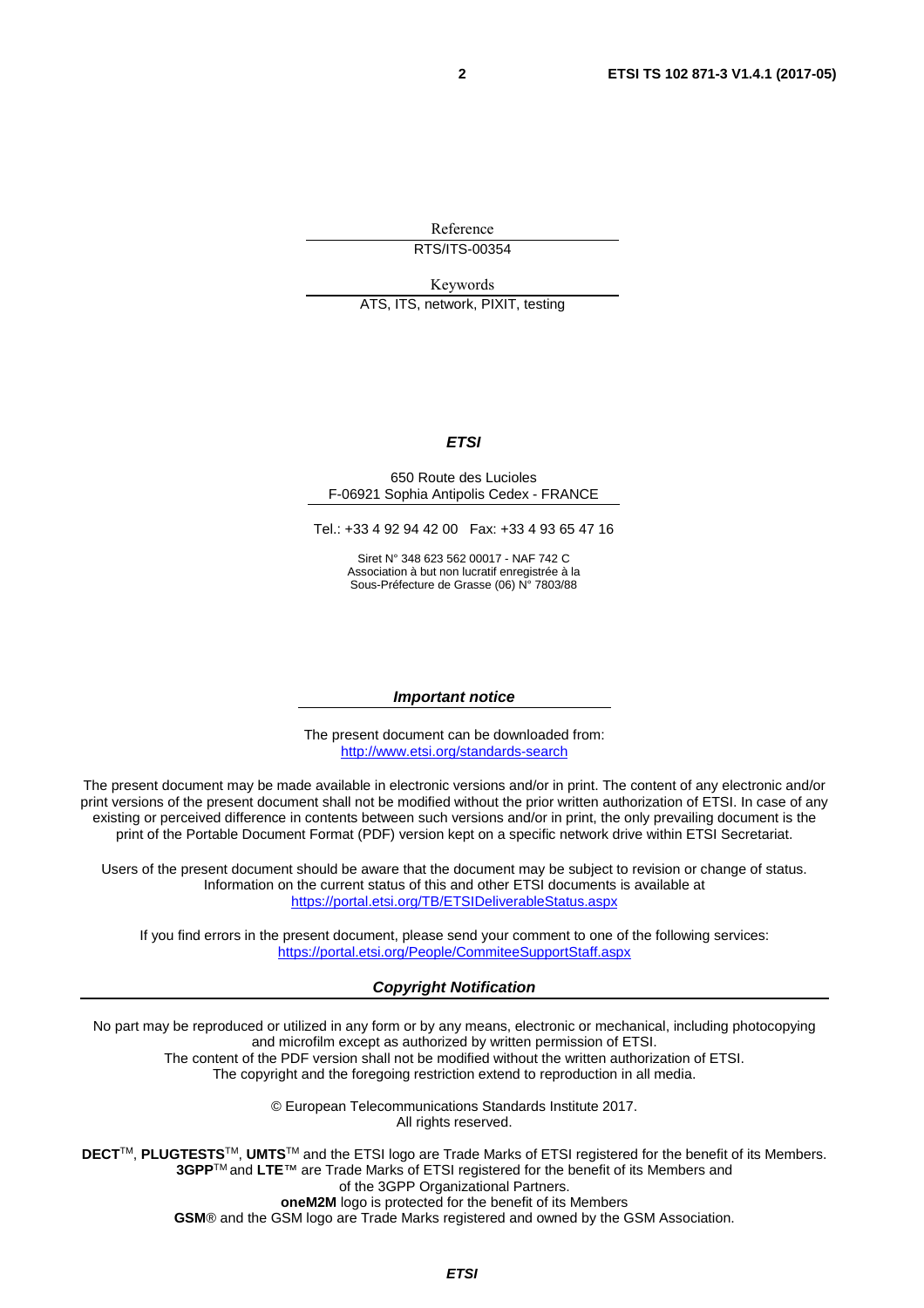## Contents

| 1            |                             |  |
|--------------|-----------------------------|--|
| 2            |                             |  |
| 2.1          |                             |  |
| 2.2          |                             |  |
|              |                             |  |
| 3            |                             |  |
| 3.1          |                             |  |
| 3.2          |                             |  |
| 4            |                             |  |
| 4.1          |                             |  |
| 4.2          |                             |  |
| 4.2.1        |                             |  |
| 4.2.2        |                             |  |
| 4.2.3        |                             |  |
| 4.2.4        |                             |  |
| 4.2.5        |                             |  |
| 4.2.6        |                             |  |
| 4.2.7<br>428 |                             |  |
|              |                             |  |
| 4.3<br>4.4   |                             |  |
| 4.4.1        |                             |  |
| 4.4.2        |                             |  |
| 4.4.3        |                             |  |
| 4.4.4        |                             |  |
| 4.5          |                             |  |
| 4.6          |                             |  |
| 5            |                             |  |
| 6            |                             |  |
| 6.1          |                             |  |
| 6.2          |                             |  |
| 6.2.1        |                             |  |
| 6.2.1.1      |                             |  |
| 6.2.1.2      |                             |  |
| 6.3          |                             |  |
| 6.3.1        |                             |  |
| 6.3.2        |                             |  |
| 6.3.3        |                             |  |
| 6.3.4        |                             |  |
| 6.3.5        |                             |  |
|              | <b>Annex A (normative):</b> |  |
| A.1          |                             |  |
|              | <b>Annex B</b> (normative): |  |
| B.1          |                             |  |
| B.2          |                             |  |
| B.3          |                             |  |

 $\mathbf{3}$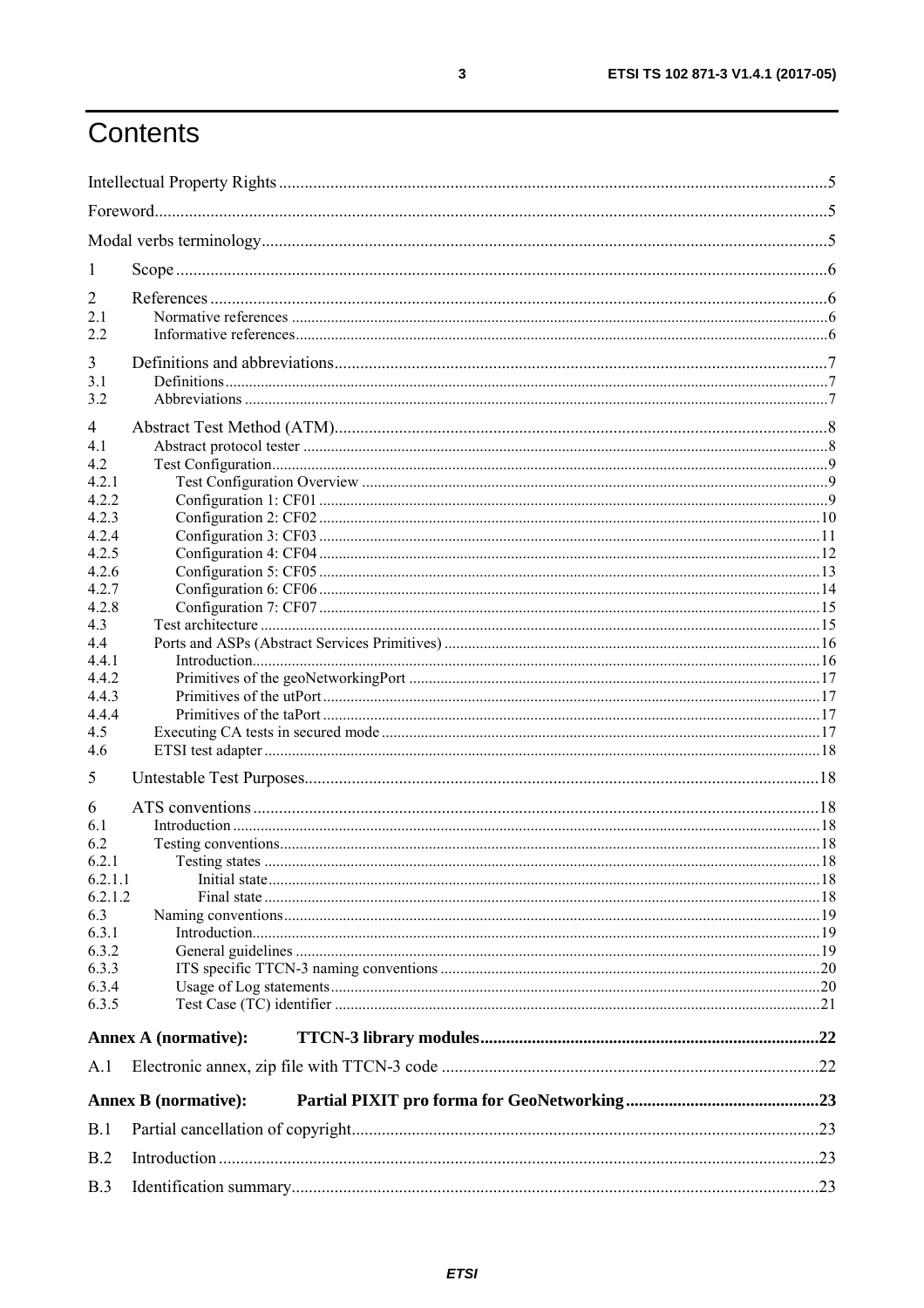| B.4                                              |                             |  |
|--------------------------------------------------|-----------------------------|--|
| B.5                                              |                             |  |
| <b>B.6</b>                                       |                             |  |
| B.7                                              |                             |  |
| B.8<br><b>B.8.1</b><br><b>B.8.2</b>              |                             |  |
|                                                  | <b>Annex C</b> (normative): |  |
| C.1                                              |                             |  |
| C.2                                              |                             |  |
| C.3<br>C.3.1<br>C.3.2<br>C.3.3<br>C.3.4<br>C.3.5 |                             |  |
| C.4                                              |                             |  |
| C.5                                              |                             |  |
| C.6                                              |                             |  |
| C.7                                              |                             |  |
| C.8                                              |                             |  |
| C.9                                              |                             |  |
|                                                  |                             |  |

 $\pmb{4}$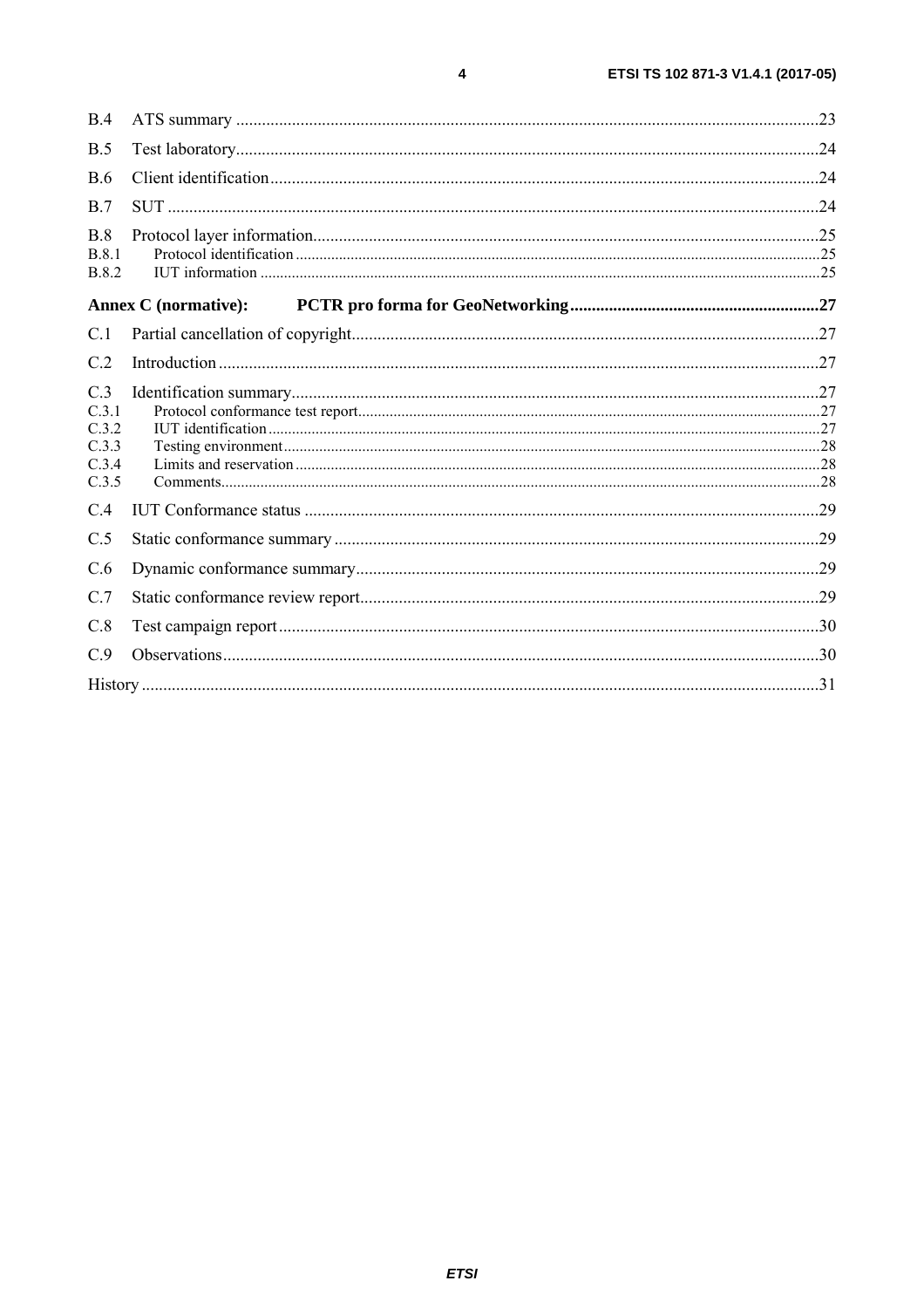## <span id="page-4-0"></span>Intellectual Property Rights

IPRs essential or potentially essential to the present document may have been declared to ETSI. The information pertaining to these essential IPRs, if any, is publicly available for **ETSI members and non-members**, and can be found in ETSI SR 000 314: *"Intellectual Property Rights (IPRs); Essential, or potentially Essential, IPRs notified to ETSI in respect of ETSI standards"*, which is available from the ETSI Secretariat. Latest updates are available on the ETSI Web server (<https://ipr.etsi.org/>).

Pursuant to the ETSI IPR Policy, no investigation, including IPR searches, has been carried out by ETSI. No guarantee can be given as to the existence of other IPRs not referenced in ETSI SR 000 314 (or the updates on the ETSI Web server) which are, or may be, or may become, essential to the present document.

## Foreword

This Technical Specification (TS) has been produced by ETSI Technical Committee Intelligent Transport Systems (ITS).

The present document is part 3 of a multi-part deliverable covering Conformance test specifications for Geonetworking ITS-G5, as identified below:

Part 1: "Test requirements and Protocol Implementation Conformance Statement (PICS) pro forma";

Part 2: "Test Suite Structure and Test Purposes (TSS & TP)";

#### **Part 3: "Abstract Test Suite (ATS) and Protocol Implementation eXtra Information for Testing (PIXIT)".**

The development of ITS test specifications follows the guidance provided in the ETSI EG 202 798 [[i.9\]](#page-6-0). Therefore, the ATS documentation outlined in the present document is also based on the guidance provided in ETSI EG 202 798 [[i.9\]](#page-6-0).

## Modal verbs terminology

In the present document "**shall**", "**shall not**", "**should**", "**should not**", "**may**", "**need not**", "**will**", "**will not**", "**can**" and "**cannot**" are to be interpreted as described in clause 3.2 of the [ETSI Drafting Rules](https://portal.etsi.org/Services/editHelp!/Howtostart/ETSIDraftingRules.aspx) (Verbal forms for the expression of provisions).

"**must**" and "**must not**" are **NOT** allowed in ETSI deliverables except when used in direct citation.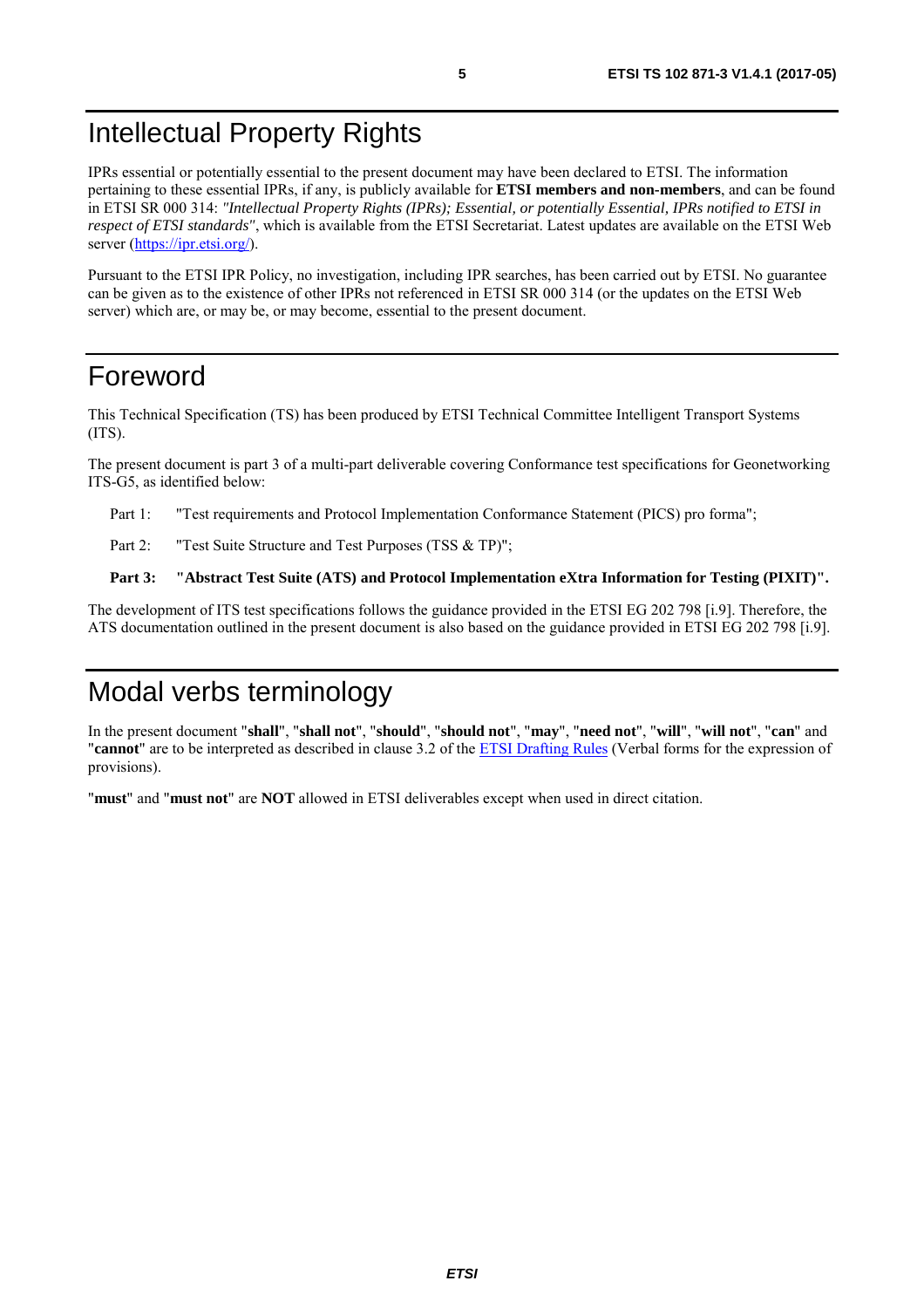## <span id="page-5-0"></span>1 Scope

The present document contains the Abstract Test Suite (ATS) for GeoNetworking ITS-G5 as defined in ETSI EN 302 636-4-1 [1] in compliance with the relevant requirements and in accordance with the relevant guidance given in ISO/IEC 9646-7 [\[i.6\]](#page-6-0).

The objective of the present document is to provide a basis for conformance tests for GeoNetworking ITS-G5 equipment giving a high probability of interoperability between different manufacturers' equipment.

The ISO standard for the methodology of conformance testing (ISO/IEC 9646-1 [\[i.3](#page-6-0)] and ISO/IEC 9646-2 [\[i.4\]](#page-6-0)) as well as the ETSI rules for conformance testing (ETSI ETS 300 406 [\[i.7](#page-6-0)]) are used as a basis for the test methodology.

### 2 References

### 2.1 Normative references

References are either specific (identified by date of publication and/or edition number or version number) or non-specific. For specific references, only the cited version applies. For non-specific references, the latest version of the referenced document (including any amendments) applies.

Referenced documents which are not found to be publicly available in the expected location might be found at <https://docbox.etsi.org/Reference/>.

NOTE: While any hyperlinks included in this clause were valid at the time of publication, ETSI cannot guarantee their long term validity.

The following referenced documents are necessary for the application of the present document.

- [1] ETSI EN 302 636-4-1 (V1.2.1): "Intelligent Transport Systems (ITS); Vehicular Communications; GeoNetworking; Part 4: Geographical addressing and forwarding for point-to-point and point-to-multipoint communications; Sub-part 1: Media-Independent Functionality".
- [2] ETSI TS 102 871-1 (V1.4.1): "Intelligent Transport Systems (ITS); Testing; Conformance test specifications for GeoNetworking ITS-G5; Part 1: Test requirements and Protocol Implementation Conformance Statement (PICS) pro forma".
- [3] ETSI TS 102 871-2 (V1.4.1): "Intelligent Transport Systems (ITS); Testing; Conformance test specifications for GeoNetworking ITS-G5; Part 2: Test Suite Structure and Test Purposes (TSS & TP)".

### 2.2 Informative references

References are either specific (identified by date of publication and/or edition number or version number) or non-specific. For specific references, only the cited version applies. For non-specific references, the latest version of the referenced document (including any amendments) applies.

NOTE: While any hyperlinks included in this clause were valid at the time of publication, ETSI cannot guarantee their long term validity.

The following referenced documents are not necessary for the application of the present document but they assist the user with regard to a particular subject area.

- [i.1] ETSI TS 103 096-3 (V1.3.1): "Intelligent Transport Systems (ITS); Testing; Conformance test specifications for ITS Security; Part 3: Abstract Test Suite (ATS) and Protocol Implementation eXtra Information for Testing (PIXIT)".
- [i.2] ETSI TR 103 099 (V1.4.1): "Intelligent Transport Systems (ITS); Architecture of conformance validation framework".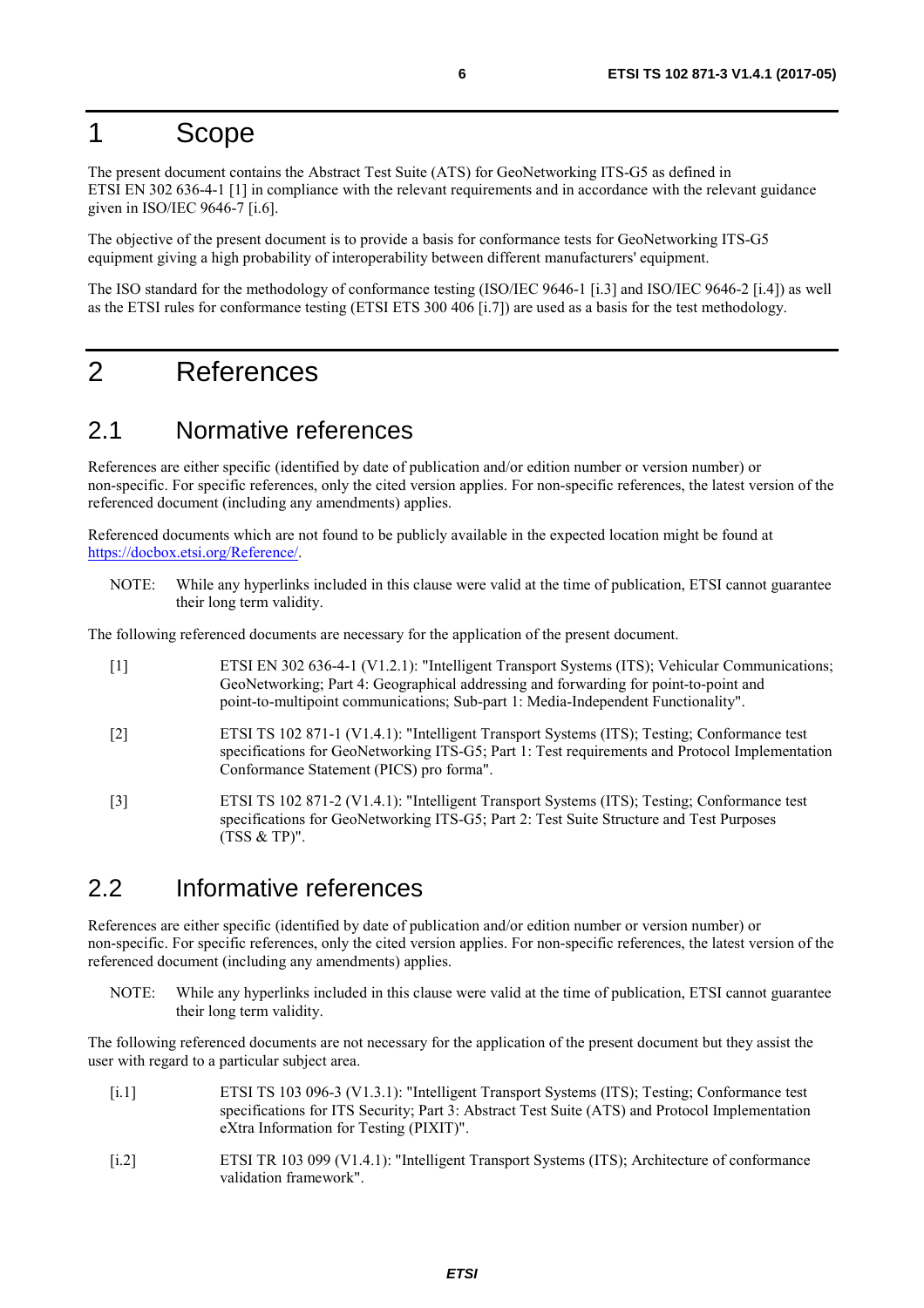- <span id="page-6-0"></span>[i.3] ISO/IEC 9646-1 (1994): "Information technology - Open Systems Interconnection - Conformance testing methodology and framework - Part 1: General concepts".
- [i.4] ISO/IEC 9646-2 (1994): "Information technology -- Open Systems Interconnection -- Conformance testing methodology and framework -- Part 2: Abstract Test Suite specification".
- [i.5] ISO/IEC 9646-6 (1994): "Information technology -- Open Systems Interconnection --Conformance testing methodology and framework -- Part 6: Protocol profile test specification".
- [i.6] ISO/IEC 9646-7 (1995): "Information technology -- Open Systems Interconnection -- Conformance testing methodology and framework -- Part 7: Implementation Conformance Statements".
- [i.7] ETSI ETS 300 406 (1995): "Methods for testing and Specification (MTS); Protocol and profile conformance testing specifications; Standardization methodology".
- [i.8] ETSI ES 201 873-1 (V4.5.1): "Methods for Testing and Specification (MTS); The Testing and Test Control Notation version 3; Part 1: TTCN-3 Core Language".
- [i.9] ETSI EG 202 798 (V1.1.1): "Intelligent Transport Systems (ITS); Testing; Framework for conformance and interoperability testing".

## 3 Definitions and abbreviations

### 3.1 Definitions

For the purposes of the present document, the terms and definitions given in ETSI EN 302 636-4-1 [\[1](#page-5-0)], ISO/IEC 9646-1 [i.3] and in ISO/IEC 9646-7 [i.6] apply.

### 3.2 Abbreviations

For the purposes of the present document, the following abbreviations apply:

| AID          | Application ID                                            |
|--------------|-----------------------------------------------------------|
| ATM          | <b>Abstract Test Method</b>                               |
| ATS          | <b>Abstract Test Suite</b>                                |
| <b>BAA</b>   | GeoBroadcast Advanced Algorithm                           |
| BAH          | <b>Basic Header</b>                                       |
| <b>BCA</b>   | GeoBroadcast CBF Algorithm                                |
| BEA          | Beacon                                                    |
| ВI           | Invalid test events for Behaviour tests                   |
| ВO           | Inopportune test events for Behaviour tests               |
| BV           | Valid test events for Behaviour tests                     |
| <b>CAN</b>   | Controller Area Network                                   |
| <b>CAP</b>   | <b>Buffer Capacities</b>                                  |
| <b>CBF</b>   | <b>Contention Based Forwarding</b>                        |
| <b>COH</b>   | Common Header                                             |
| EN           | European Norm                                             |
| ES           | <b>ETSI</b> Standard                                      |
| <b>FDV</b>   | Formatting and Data Validity                              |
| <b>FPB</b>   | Forwarding Packet Buffer                                  |
| <b>FSR</b>   | Forwarder, Sender and the local GeoAdhoc router positions |
| GAC          | Geographically-Scoped Anycast                             |
| GBC          | Geographically-Scoped Broadcast                           |
| <b>GEONW</b> | GeoNetworking                                             |
| GN           | GeoNetworking                                             |
| <b>GNA</b>   | GeoNetworking Address                                     |
| GUC          | Geographically-Scoped Unicast                             |
| <b>HST</b>   | Header Sub-Type                                           |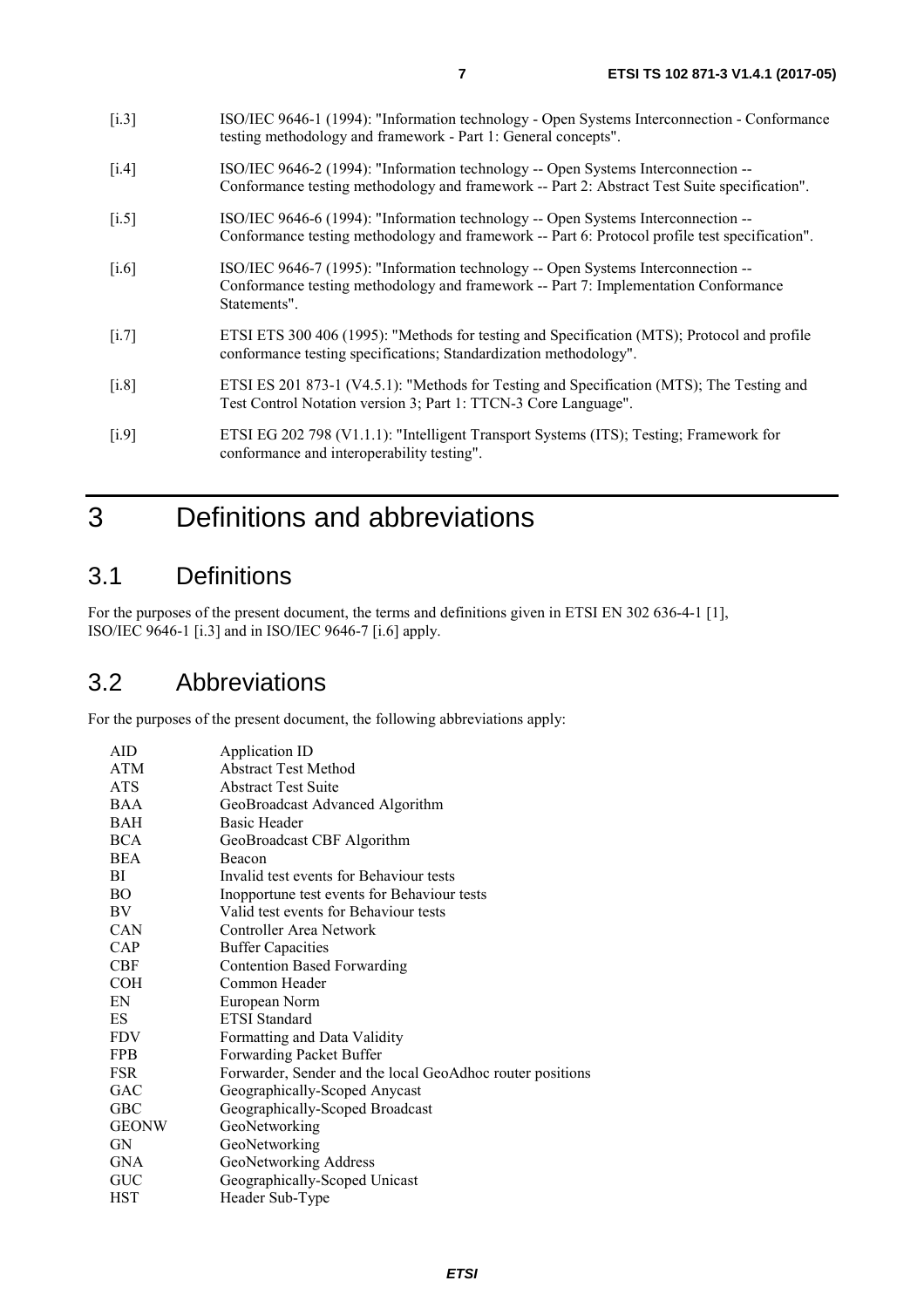<span id="page-7-0"></span>

| ISO         | International Organization for Standardization                |
|-------------|---------------------------------------------------------------|
| ITS         | <b>Intelligent Transportation Systems</b>                     |
| ITS-G5      | 5 GHz wireless communication                                  |
| IUT         | <b>Implementation Under Test</b>                              |
| LDM         | Local Dynamic Map                                             |
| LOS         | <b>Location Service</b>                                       |
| LOT         | <b>Location Table</b>                                         |
| LPV         | <b>Local Position Vector</b>                                  |
| MAC         | Media Access Control                                          |
| MTC         | Main Test Component                                           |
| PCTR        | Protocol Conformance Test Report                              |
| PICS        | Protocol Implementation Conformance Statement                 |
| PIXIT       | Partial Protocol Implementation Extra Information for Testing |
| PON         | Protocol Operation                                            |
| PTC         | Parallel Test Component                                       |
| SAP         | Service Access Point                                          |
| SCS         | <b>System Conformance Statement</b>                           |
| <b>SCTR</b> | <b>Static Conformance Test Report</b>                         |
| SHB         | Single Hop Broadcast                                          |
| SQN         | Sequence Number                                               |
| <b>SUT</b>  | System Under Test                                             |
| TC          | <b>Test Case</b>                                              |
| TН          | Threshold                                                     |
| TI          | <b>Timer Test</b>                                             |
| TIC         | <b>Transmission Interval Control</b>                          |
| TP          | <b>Test Purposes</b>                                          |
| TS          | <b>Technical Specification</b>                                |
| TSB         | Topologically-Scoped Broadcast                                |
| TSS         | <b>Test Suite Structure</b>                                   |
| TTCN        | Testing and Test Control Notation                             |

## 4 Abstract Test Method (ATM)

### 4.1 Abstract protocol tester

The abstract protocol tester used by the GeoNetworking test suite is described in figure 1. The test system simulates valid and invalid protocol behaviour, and analyses the reaction of the IUT.



**Figure 1: Abstract protocol tester - GeoNetworking**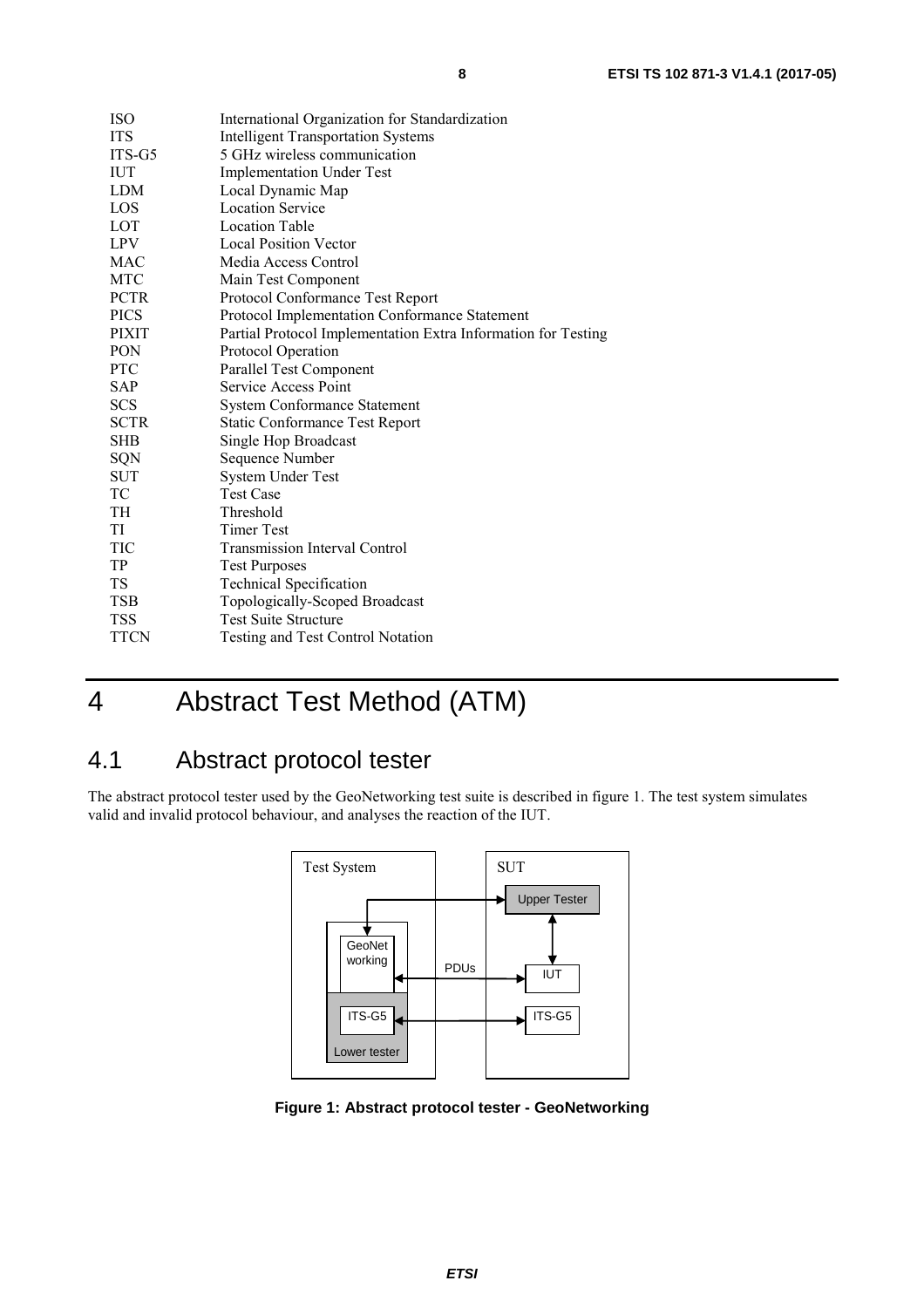### <span id="page-8-0"></span>4.2 Test Configuration

### 4.2.1 Test Configuration Overview

This clause introduces the test configurations that have been used for the definition of test purposes. The test configurations cover the various scenarios of the GeoNetworking tests. The test configurations show:



Seven test configurations are defined below.

### 4.2.2 Configuration 1: CF01



|                      |                            |                                                                        | J |
|----------------------|----------------------------|------------------------------------------------------------------------|---|
|                      | CF01                       | AREA1                                                                  |   |
|                      |                            |                                                                        |   |
|                      |                            | Figure 2                                                               |   |
|                      |                            |                                                                        |   |
| ItsNodeA<br>ItsNodeB |                            | is not in IUT's communication range<br>is in IUT's communication range |   |
|                      |                            | is in direction of ItsNodeA                                            |   |
|                      | is in AREA1                |                                                                        |   |
| <b>IUT</b>           | is in AREA2<br>is in AREA1 |                                                                        |   |
|                      |                            |                                                                        |   |
|                      |                            |                                                                        |   |
|                      |                            |                                                                        |   |
|                      |                            |                                                                        |   |
|                      |                            |                                                                        |   |
|                      |                            |                                                                        |   |
|                      |                            | <b>ETSI</b>                                                            |   |
|                      |                            |                                                                        |   |
|                      |                            |                                                                        |   |
|                      |                            |                                                                        |   |
|                      |                            |                                                                        |   |
|                      |                            |                                                                        |   |
|                      |                            |                                                                        |   |
|                      |                            |                                                                        |   |
|                      |                            |                                                                        |   |
|                      |                            |                                                                        |   |
|                      |                            |                                                                        |   |
|                      |                            |                                                                        |   |
|                      |                            |                                                                        |   |
|                      |                            |                                                                        |   |
|                      |                            |                                                                        |   |
|                      |                            |                                                                        |   |
|                      |                            |                                                                        |   |
|                      |                            |                                                                        |   |
|                      |                            |                                                                        |   |
|                      |                            |                                                                        |   |
|                      |                            |                                                                        |   |
|                      |                            |                                                                        |   |
|                      |                            |                                                                        |   |
|                      |                            |                                                                        |   |
|                      |                            |                                                                        |   |
|                      |                            |                                                                        |   |
|                      |                            |                                                                        |   |
|                      |                            |                                                                        |   |
|                      |                            |                                                                        |   |
|                      |                            |                                                                        |   |
|                      |                            |                                                                        |   |
|                      |                            |                                                                        |   |
|                      |                            |                                                                        |   |
|                      |                            |                                                                        |   |
|                      |                            |                                                                        |   |
|                      |                            |                                                                        |   |
|                      |                            |                                                                        |   |
|                      |                            |                                                                        |   |
|                      |                            |                                                                        |   |
|                      |                            |                                                                        |   |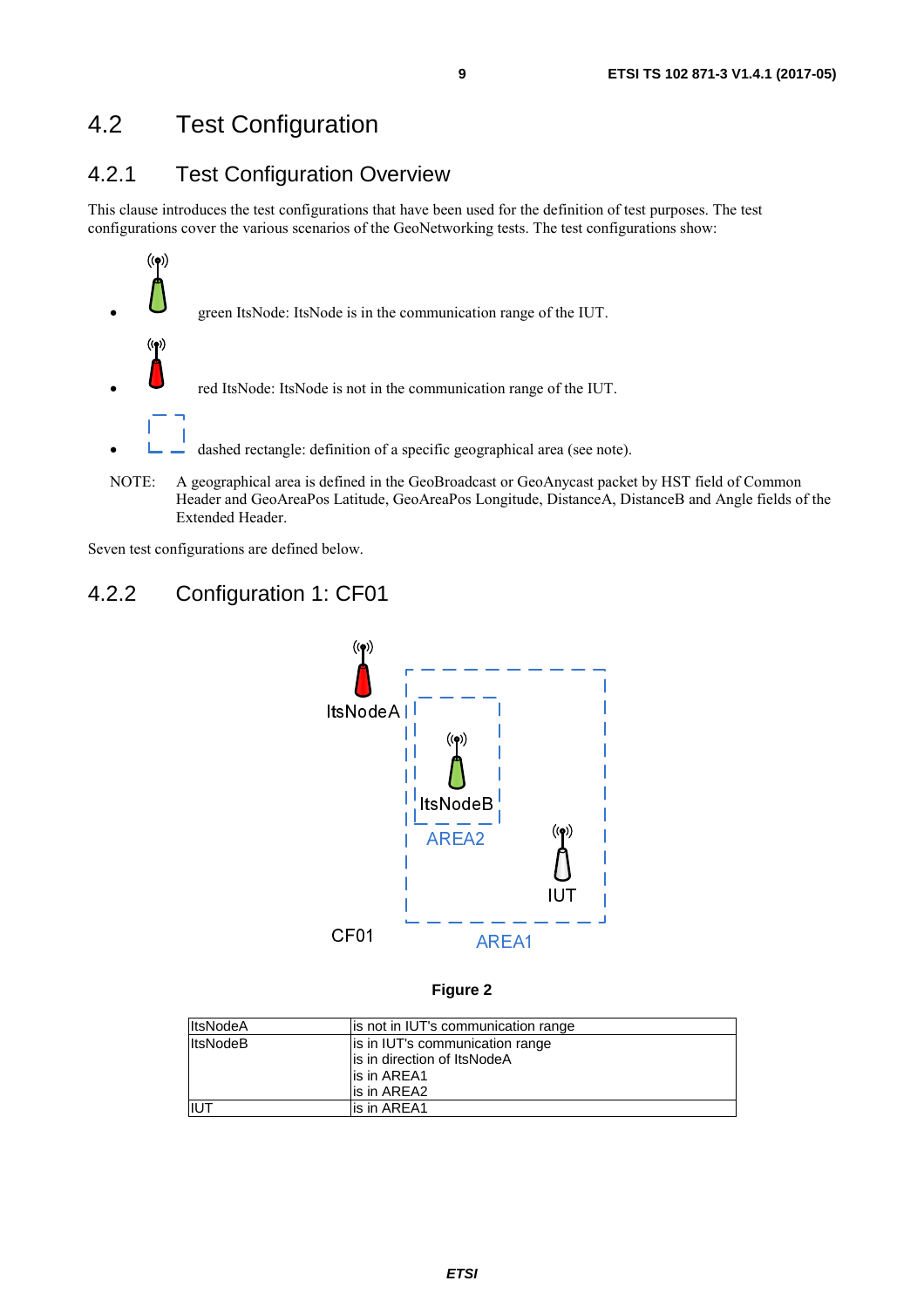<span id="page-9-0"></span>

| <b>ItsNodeB</b> | is in IUT's communication range<br>lis close to the centre of AREA2<br>lis in AREA1 |
|-----------------|-------------------------------------------------------------------------------------|
|                 | is in AREA2                                                                         |
| <b>ItsNodeD</b> | is in IUT's communication range<br>lis in direction of ItsNodeB                     |
|                 | lis in AREA1                                                                        |
|                 | lis in AREA2                                                                        |
|                 | is in AREA1                                                                         |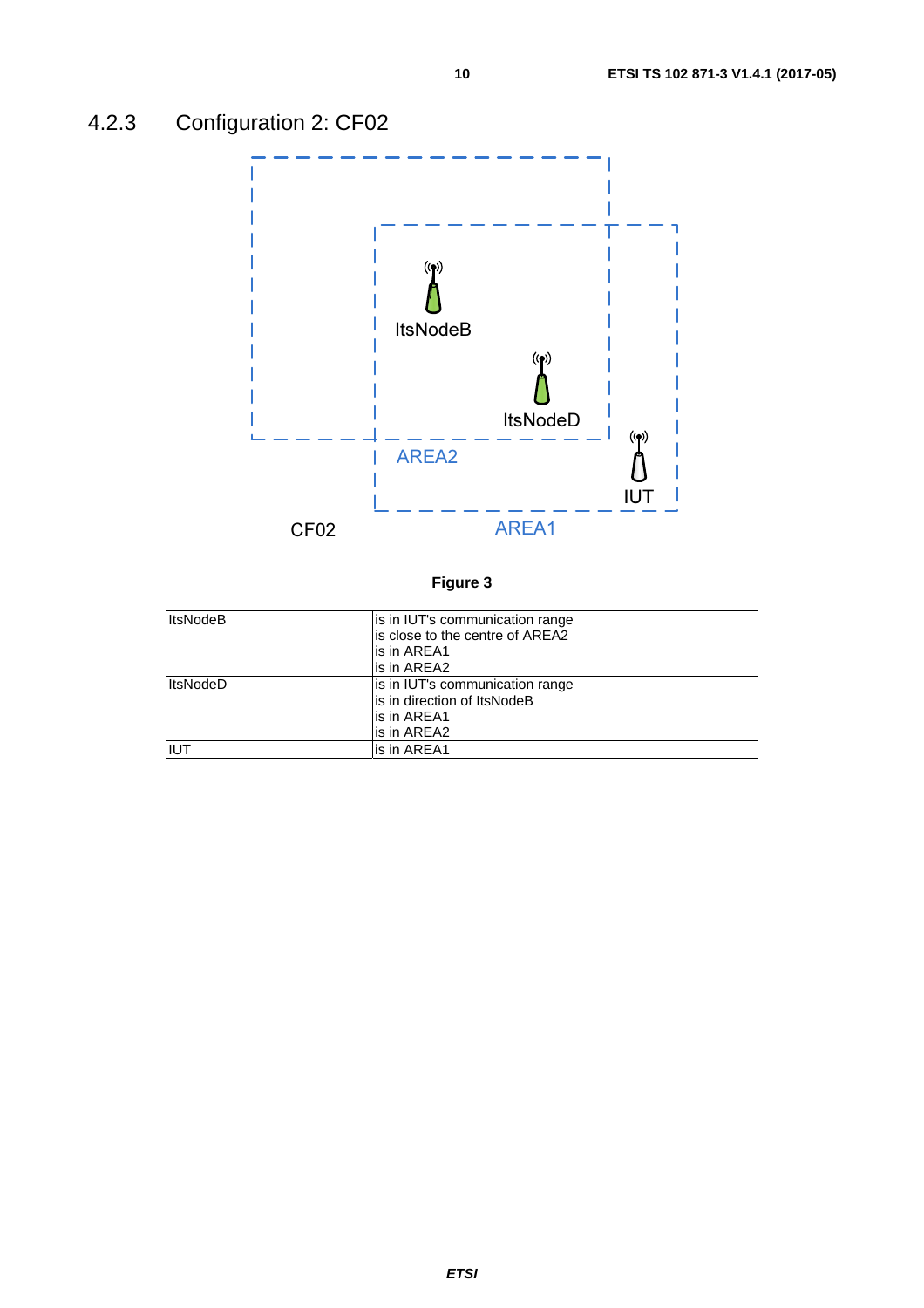## <span id="page-10-0"></span>4.2.4 Configuration 3: CF03



| יומ<br>ır<br>ı |  |
|----------------|--|
|----------------|--|

| <b>ItsNodeA</b> | is not in IUT's communication range |
|-----------------|-------------------------------------|
| <b>ItsNodeB</b> | is in IUT's communication range     |
|                 | is in direction of ItsNodeA         |
|                 | lis in AREA1                        |
|                 | lis in AREA2                        |
| <b>ItsNodeC</b> | is in IUT's communication range     |
|                 | lis not in direction of ItsNodeA    |
| <b>IUT</b>      | is in AREA1                         |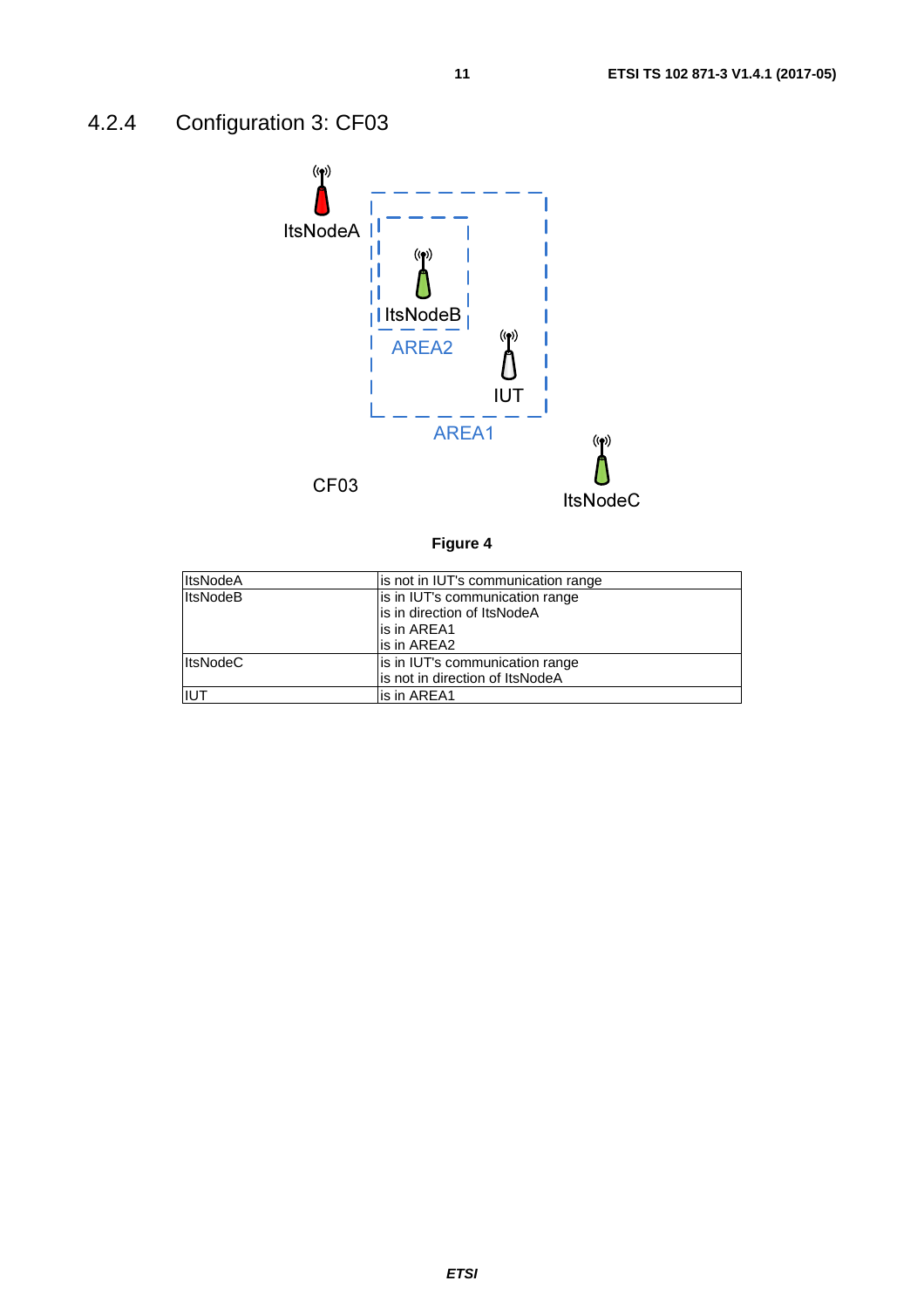

## <span id="page-11-0"></span>4.2.5 Configuration 4: CF04

| <b>ItsNodeA</b> | is not in IUT's communication range |
|-----------------|-------------------------------------|
| <b>ItsNodeB</b> | is in IUT's communication range     |
|                 | is in direction of ItsNodeA         |
|                 | is closer to ItsNodeA than ItsNodeD |
|                 | is in AREA1                         |
|                 | is in AREA2.                        |
|                 | is close to the centre of AREA2     |
| <b>ItsNodeC</b> | is in IUT's communication range     |
|                 | is not in direction of ItsNodeA     |
| <b>ItsNodeD</b> | is in IUT's communication range     |
|                 | is in direction of ItsNodeA         |
|                 | is in AREA1                         |
|                 | is in AREA2                         |
| IUT             | is in AREA1                         |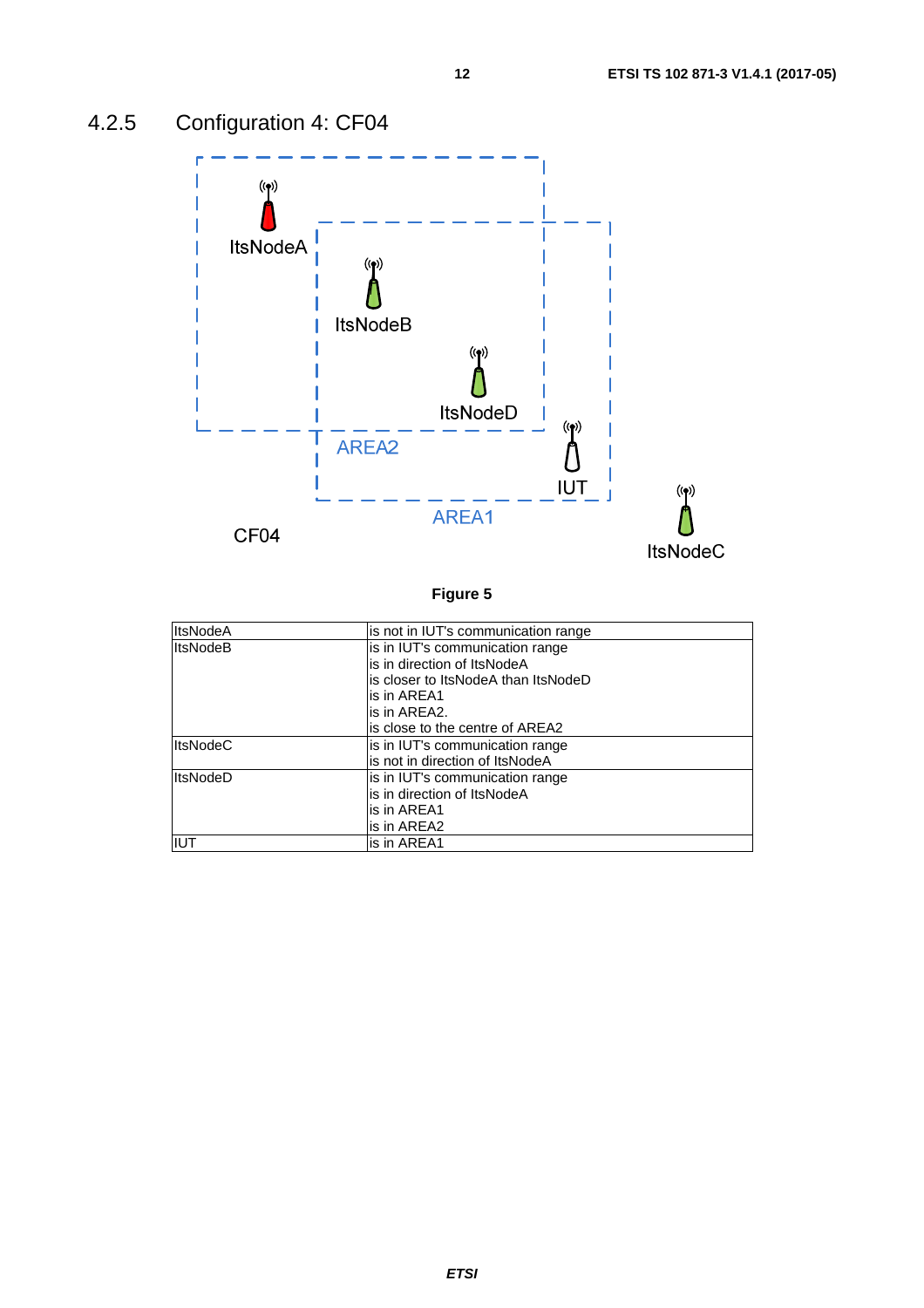<span id="page-12-0"></span>

| <b>ItsNodeB</b> | is in IUT's communication range                           |
|-----------------|-----------------------------------------------------------|
|                 | is in AREA1                                               |
|                 | is close to the centre of AREA1                           |
| <b>ItsNodeE</b> | is in IUT's communication range                           |
|                 | lis in AREA1                                              |
| <b>IIUT</b>     | lis in AREA1                                              |
|                 | is closer to ItsNodeB than ItsNodeE ( $Dist_R < Dist_F$ ) |
|                 | Angle FSR formed by ItsNodeE, ItsNodeB and IUT is less    |
|                 | than Angle_TH                                             |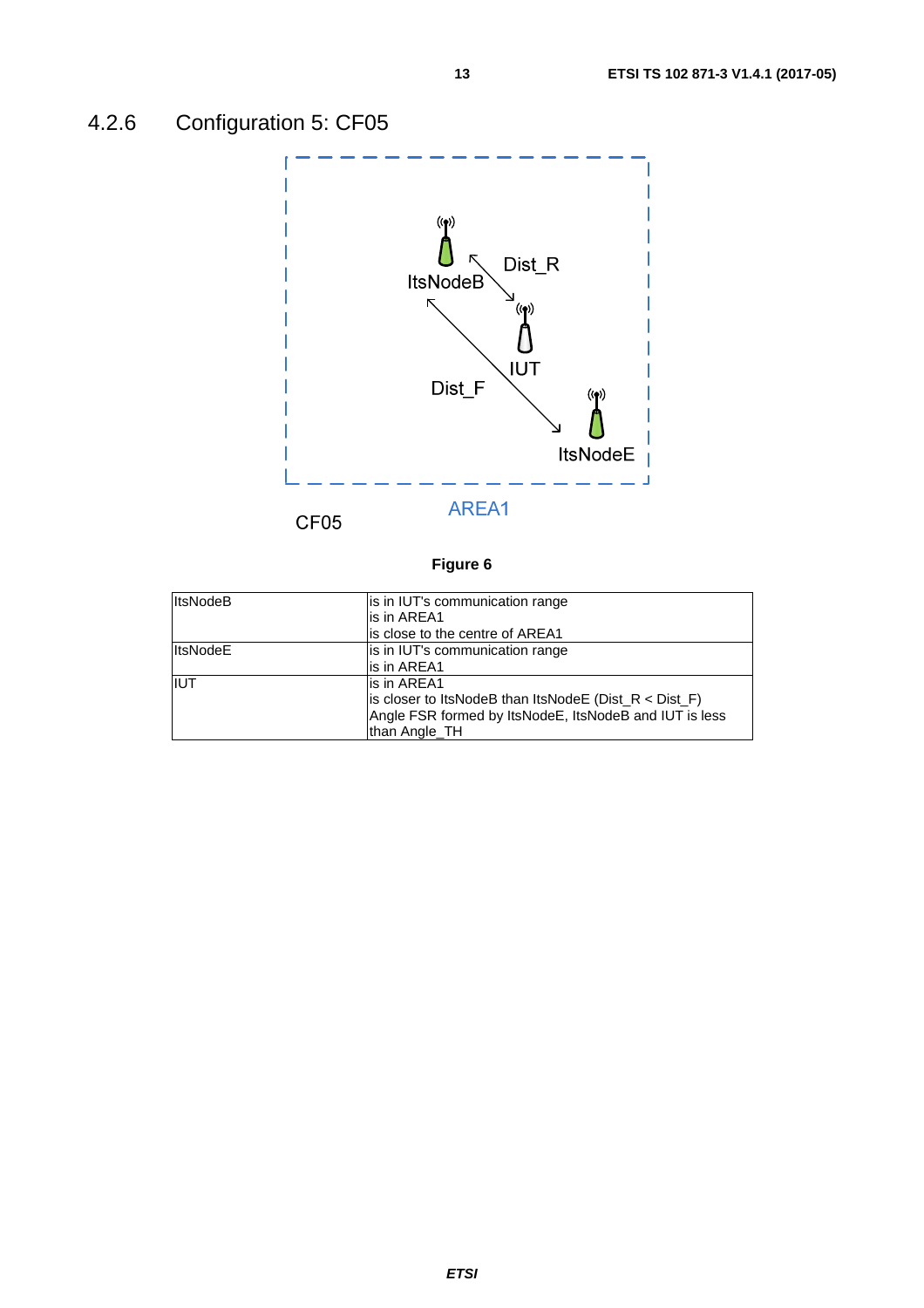<span id="page-13-0"></span>

CF06

| <b>ItsNodeB</b> | is in IUT's communication range<br>lis in AREA1                         |
|-----------------|-------------------------------------------------------------------------|
|                 |                                                                         |
|                 | lis close to the centre of AREA1                                        |
| <b>ItsNodeF</b> | is in IUT's communication range                                         |
|                 | lis in AREA1                                                            |
| <b>IIUT</b>     | lis in AREA1                                                            |
|                 | is closer to ItsNodeB than ItsNodeE ( $Dist_R < Dist_F$ )               |
|                 | Angle FSR formed by ItsNodeF, ItsNodeB and IUT is greater than Angle_TH |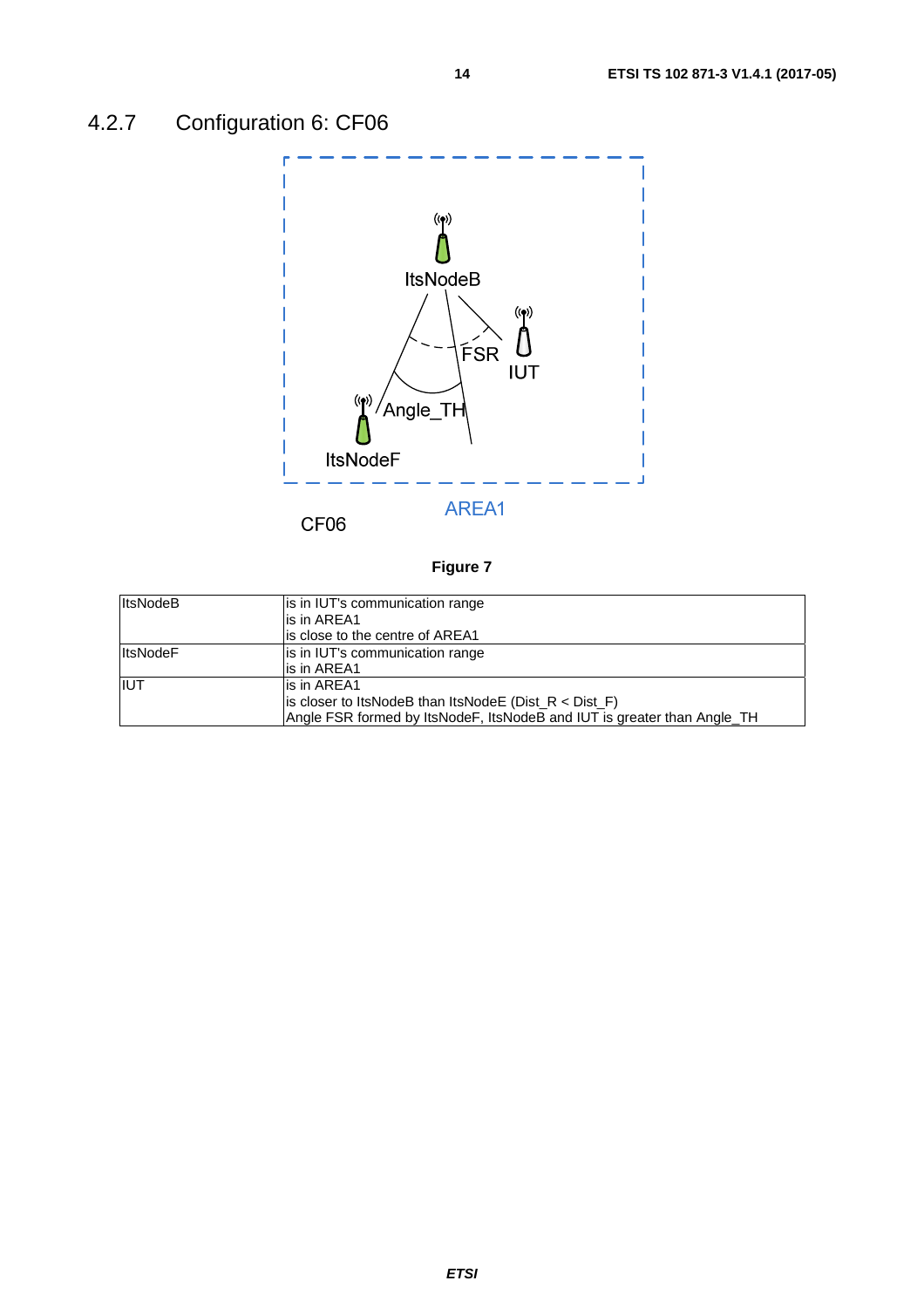<span id="page-14-0"></span>

**Figure 8** 

| <b>ItsNodeB</b> | is in IUT's communication range                        |  |
|-----------------|--------------------------------------------------------|--|
|                 | is in AREA1                                            |  |
|                 | is close to the centre of AREA1                        |  |
| <b>ItsNodeD</b> | is in IUT's communication range                        |  |
|                 | is in AREA1                                            |  |
|                 | is closer to ItsNodeB than IUT ( $Dist_R > Dist_F$ )   |  |
|                 | Angle FSR formed by ItsNodeD, ItsNodeB and IUT is less |  |
|                 | than Angle TH                                          |  |
| IUT             | lis in AREA1                                           |  |

### 4.3 Test architecture

The present document implements the general TTCN-3 test architecture described in ETSI EG 202 798 [\[i.9\]](#page-6-0), clause 6.3.2 and clause 8.3.1.

Figure [9](#page-15-0) shows the TTCN-3 test architecture used for the GeoNetworking ATS. In single-component testcases (configuration CF01), the MTC is of type ItsNt and communicates with SUT over geoNetworkingPort. In multi-component testcases (configuration CF02, CF03 and CF04), the MTC is of type ItsMtc and is used to synchronize the different PTCs. The PTCs are implemented using ItsNt components and communicate with SUT over geoNetworkingPort. GeoNetworkingPort is used to exchange GeoNetworking protocol messages between the GeoNetworking test components and the GeoNetworking IUT.

The Upper tester entity in the SUT enables triggering GeoNetworking functionalities by simulating primitives from application or LDM entities. It is required to trigger the GeoNetworking layer in the SUT to send GeoNetworking messages, which are resulting from upper layer primitives. Furthermore, receiving GeoNetworking messages may result for the GeoNetworking layer in sending primitives to the upper layer.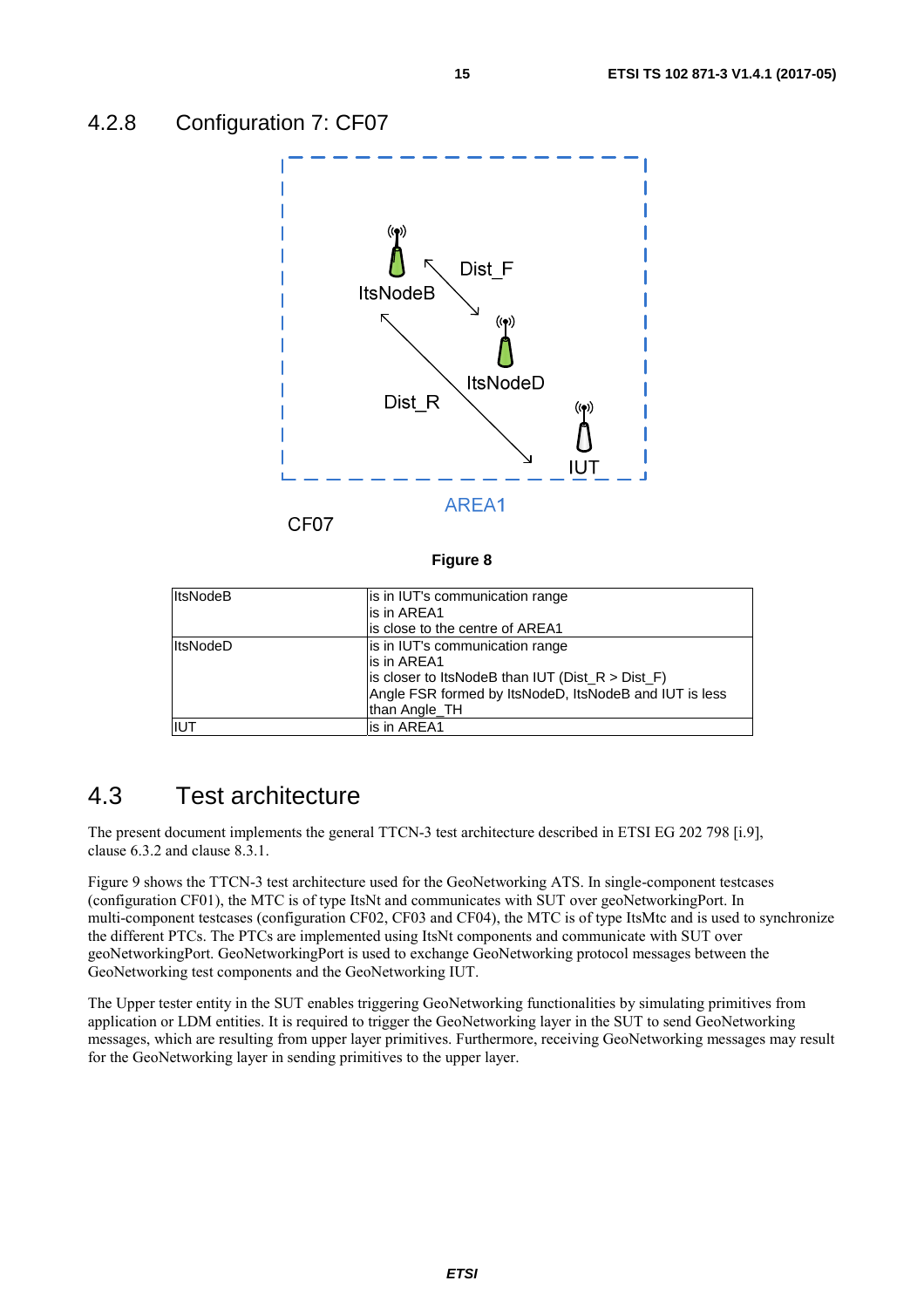<span id="page-15-0"></span>

**Figure 9: Test system architecture** 

In multi-component testcases, each PTC maps the geoNetworkingPort. In this case, the geoNetworkingPort is connected in a one-to-many manner, as described in ETSI ES 201 873-1 [[i.8](#page-6-0)], clause 9.1 and figure 6h.

For each PTC mapping the geoNetworkingPort, the test adapter shall assign a different MAC layer address which is used for all send operations of this PTC. In addition, the test adapter shall follow the rules below when receiving GeoNetworking packets:

- If the lower layer headers indicate a broadcasted message, then enqueue the GeoNetworking packet on all PTCs.
- Otherwise, use the lower layer destination MAC address to determine on which PTC the GeoNetworking packet shall be enqueued.

### 4.4 Ports and ASPs (Abstract Services Primitives)

### 4.4.1 Introduction

Two ports are used by the GeoNetworking ATS:

- The geoNetworkingPort, of type GeoNetworkingPort.
- The utPort of type UpperTesterPort.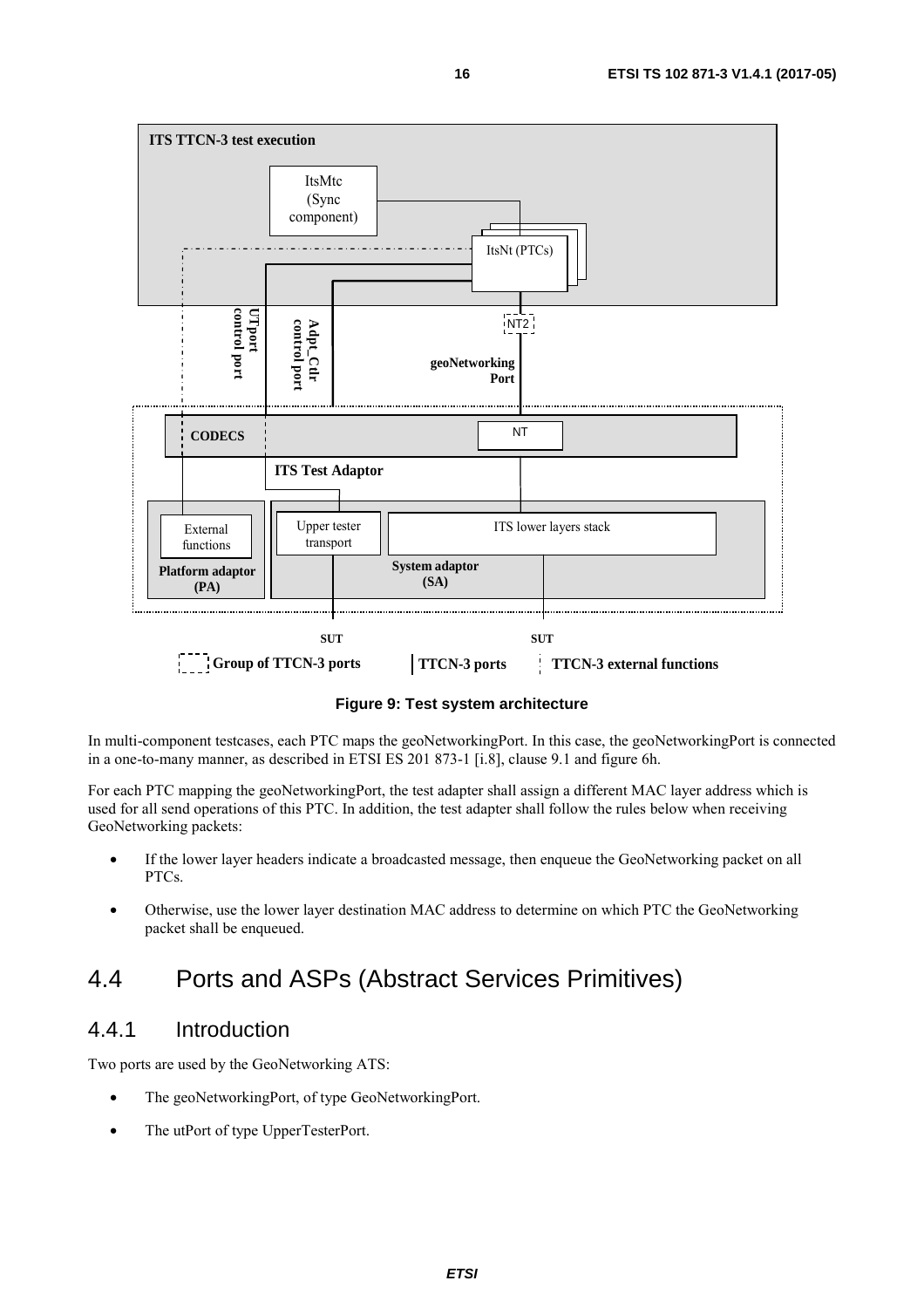<span id="page-16-0"></span>Two types of primitives are used in the geoNetworkingPort:

- The geoNetworkingInd primitive used to receive messages of type GeoNetworkingPacket.
- The geoNetworkingReq primitive used to send messages of type GeoNetworkingPacket.

### 4.4.3 Primitives of the utPort

This port uses two types of primitives:

- The UtInitialize primitive used to initialize IUT.
- The UtTrigger primitive used trigger upper layer events in IUT.

### 4.4.4 Primitives of the taPort

This port uses the following primitives to trigger special behaviour in Test adapter:

- AcStartBeaconing: Test adapter shall start sending beacon messages for a simulated ITS node.
- AcStopBeaconing: Test adapter shall stop sending beacon messages for a simulated ITS node.
- AcStartPassBeaconing: Test adapter shall transmit received beacon messages to TTCN-3 script.
- AcStopPassBeaconing: Test adapter shall not transmit received beacon messages to TTCN-3 script.
- AcStartBeaconingMultipleNeighbour: Test adapter shall start sending beacon messages for multiple simulated ITS nodes.
- AcStopBeaconingMultipleNeighbour: Test adapter shall stop sending beacon messages for multiple simulated ITS nodes.
- AcGetLongPosVector used to retrieve IUT's position (extracted from IUT's beacon messages).

### 4.5 Executing CA tests in secured mode

All the GEONW tests, can be executed with security enabled or with security disabled. The choice of running the GEONW tests in secured or non-secured mode has no impact on the result of the GEONW tests because the test verdicts assess GEONW protocol behaviour only.

The choice of running the GEONW tests in secured or non-secured mode shall be controlled via the test suite parameter PICS IS IUT SECURED, see table A.4/1 [\[2](#page-5-0)].

Before running the GEONW tests in secured mode, the following steps need to be executed

- security certificates need to be generated for the tester as well as for the IUT, see ETSI TS 103 096-3 [[i.1](#page-5-0)] clause 5.3.2.5;
- security certificates need to be installed onto the IUT, see ETSI TS 103 096-3 [\[i.1](#page-5-0)] clause 5.3.2.6;
- in case of usage of the ETSI test adapter, the following test adapter parameters need to be configured (see table 1).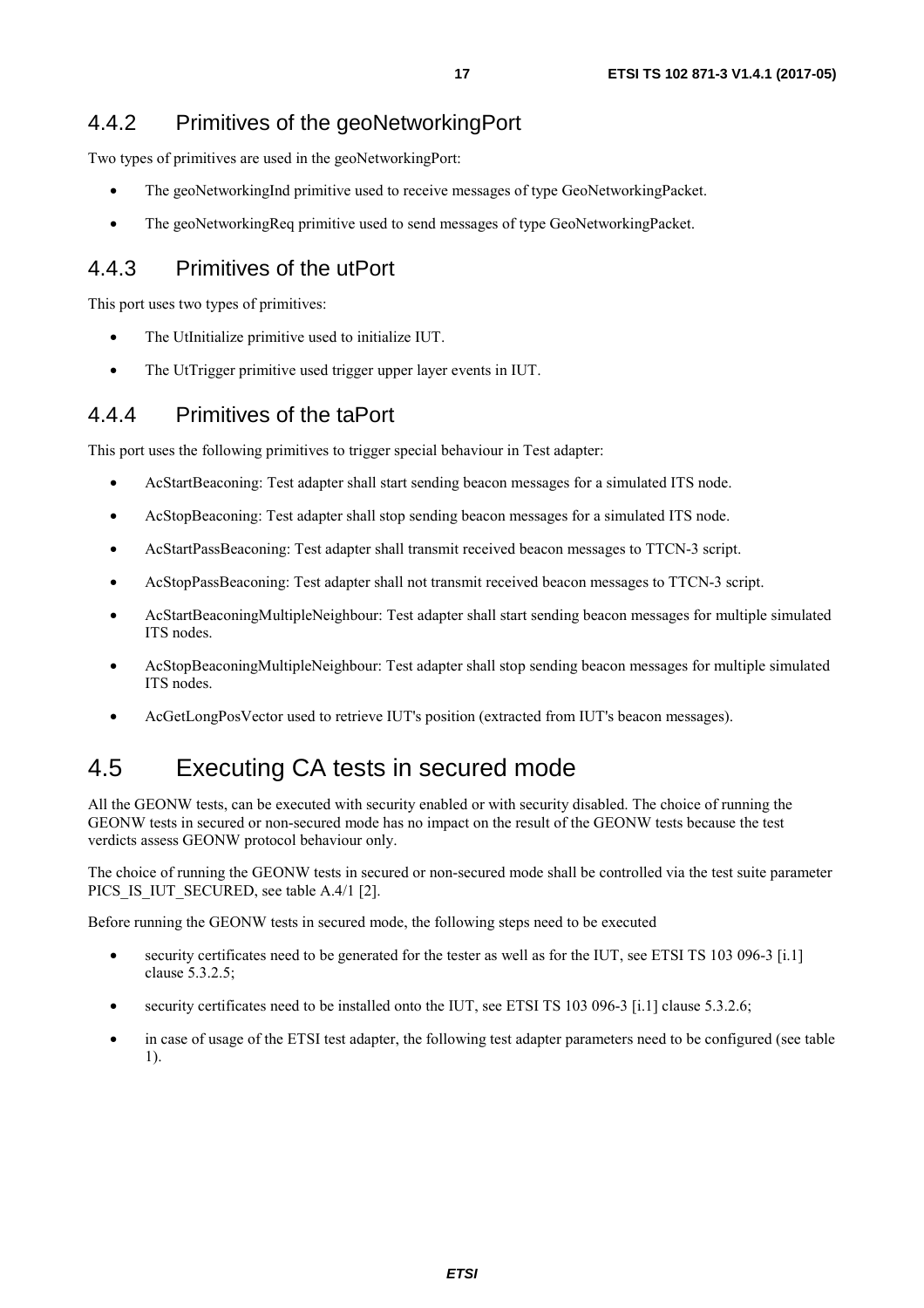<span id="page-17-0"></span>

| Test adapter parameter | Default value     | <b>Comment</b>                                                                                 |
|------------------------|-------------------|------------------------------------------------------------------------------------------------|
| TsSecuredRootPath      | data/certificates | The path to the location where all certificates (tester and IUT<br>certificates) are installed |
| TsSecuredConfigId      | void              | Name of the subfolder in TsSecuredRootPath in order to<br>organize multiple IUTs               |
| UtSecuredMode          | <b>FALSE</b>      | To use upper-tester interface in non-secured mode                                              |
| TsltsAidOther          | 141               | <b>ITS-AID of GN-MGMT messages</b>                                                             |

**Table 1: Test Adapter parameters for secured mode** 

### 4.6 ETSI test adapter

All information of the ETSI test adapter is described in ETSI TR 103 099 [\[i.2](#page-5-0)].

### 5 Untestable Test Purposes

Table 2 gives a list of TP, which are not implemented in the ATS due to the restriction of the chosen ATM.

#### **Table 2: Untestable TP**

| rest i<br><br>. DU<br>. pose | $J$ annar<br><b>Reason</b> |
|------------------------------|----------------------------|
| None                         |                            |

### 6 ATS conventions

### 6.1 Introduction

The ATS conventions are intended to give a better understanding of the ATS but they also describe the conventions made for the development of the ATS. These conventions shall be considered during any later maintenance or further development of the ATS.

The ATS conventions contain two clauses, the testing conventions and the naming conventions. The testing conventions describe the functional structure of the ATS. The naming conventions describe the structure of the naming of all ATS elements.

To define the ATS, the guidelines of the document ETSI ETS 300 406 [\[i.7\]](#page-6-0) were considered.

### 6.2 Testing conventions

### 6.2.1 Testing states

### 6.2.1.1 Initial state

All test cases start with the function f prInitialState. This function brings the IUT in an "initialized" state by invoking the upper tester primitive UtInitialize.

### 6.2.1.2 Final state

All test cases end with the function f poDefault. This function brings the IUT back in an "idle" state. As no specific actions are required for the idle state in the base standard, the function f\_ poDefault does not invoke any action.

As necessary, further actions may be included in the f\_poDefault function.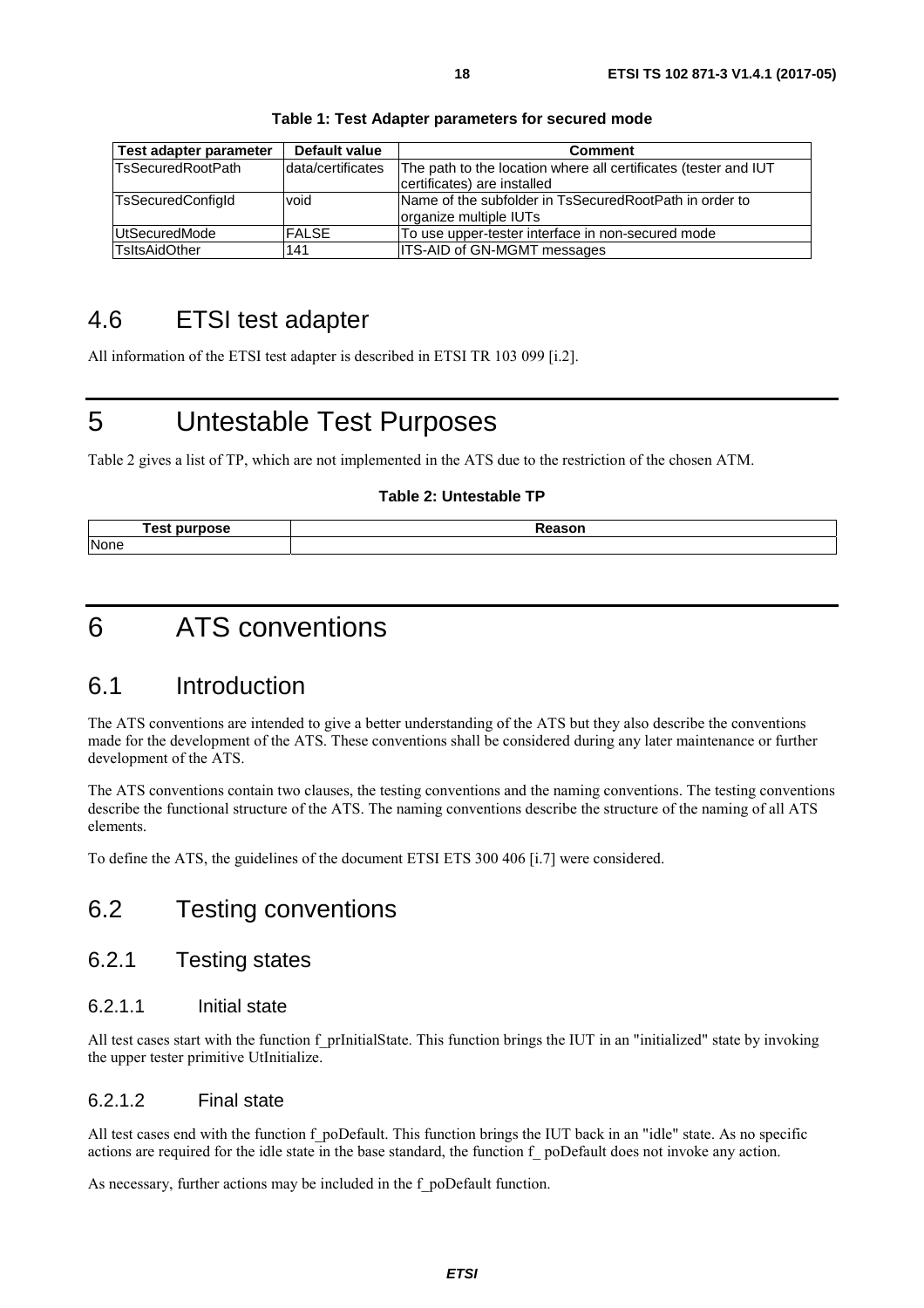### <span id="page-18-0"></span>6.3 Naming conventions

### 6.3.1 Introduction

This test suite follows the naming convention guidelines provided in ETSI EG 202 798 [\[i.9](#page-6-0)].

### 6.3.2 General guidelines

The naming convention is based on the following underlying principles:

- in most cases, identifiers should be prefixed with a short alphabetic string (specified in table 3) indicating the type of TTCN-3 element it represents;
- suffixes should not be used except in those specific cases identified in table 2;
- prefixes and suffixes should be separated from the body of the identifier with an underscore (" $"$ );

EXAMPLE 1: c\_sixteen, t\_wait.

- only module names, data type names and module parameters should begin with an upper-case letter. All other names (i.e. the part of the identifier following the prefix) should begin with a lower-case letter;
- the start of second and subsequent words in an identifier should be indicated by capitalizing the first character. Underscores should not be used for this purpose.

EXAMPLE 2: f\_initialState.

Table 3 specifies the naming guidelines for each element of the TTCN-3 language indicating the recommended prefix, suffixes (if any) and capitalization.

| Language element                              | <b>Naming convention</b>       | <b>Prefix</b>    | <b>Example identifier</b> |
|-----------------------------------------------|--------------------------------|------------------|---------------------------|
| Module                                        | Use upper-case initial letter  | none             | <b>IPv6Templates</b>      |
| Group within a module                         | Use lower-case initial letter  | none             | messageGroup              |
| Data type                                     | Use upper-case initial letter  | none             | SetupContents             |
| Message template                              | Use lower-case initial letter  | m                | m_setupInit               |
| Message template with wildcard or             | Use lower-case initial letters | mw               | mw_anyUserReply           |
| matching expression                           |                                |                  |                           |
| Signature template                            | Use lower-case initial letter  | S.               | s_callSignature           |
| Port instance                                 | Use lower-case initial letter  | none             | signallingPort            |
| Test component instance                       | Use lower-case initial letter  | none             | userTerminal              |
| Constant                                      | Use lower-case initial letter  | C                | c maxRetransmission       |
| Constant (defined within component type)      | Use lower-case initial letter  | cc               | cc_minDuration            |
| <b>External constant</b>                      | Use lower-case initial letter  | СX               | cx macld                  |
| Function                                      | Use lower-case initial letter  | f                | authentication()          |
| <b>External function</b>                      | Use lower-case initial letter  | $f_{\mathsf{X}}$ | fx_calculateLength()      |
| Altstep (incl. Default)                       | Use lower-case initial letter  | $a_{-}$          | a_receiveSetup()          |
| Test case                                     | Use ETSI numbering             | TC               | TC COR 0009 47 ND         |
| Variable (local)                              | Use lower-case initial letter  | V.               | v macld                   |
| Variable (defined within a component<br>type) | Use lower-case initial letters | VC_              | vc_systemName             |
| Timer (local)                                 | Use lower-case initial letter  | $\mathbf{t}$     | t wait                    |
| Timer (defined within a component)            | Use lower-case initial letters | tc               | tc authMin                |
| Module parameters for PICS                    | Use all upper case letters     | PICS_            | PICS_DOOROPEN             |
| Module parameters for other parameters        | Use all upper case letters     | PX               | PX_TESTER_STATION_ID      |
| <b>Formal Parameters</b>                      | Use lower-case initial letter  | $p_{-}$          | p macld                   |
| <b>Enumerated Values</b>                      | Use lower-case initial letter  | $e_{-}$          | e_syncOk                  |

#### **Table 3: ETSI TTCN-3 generic naming conventions**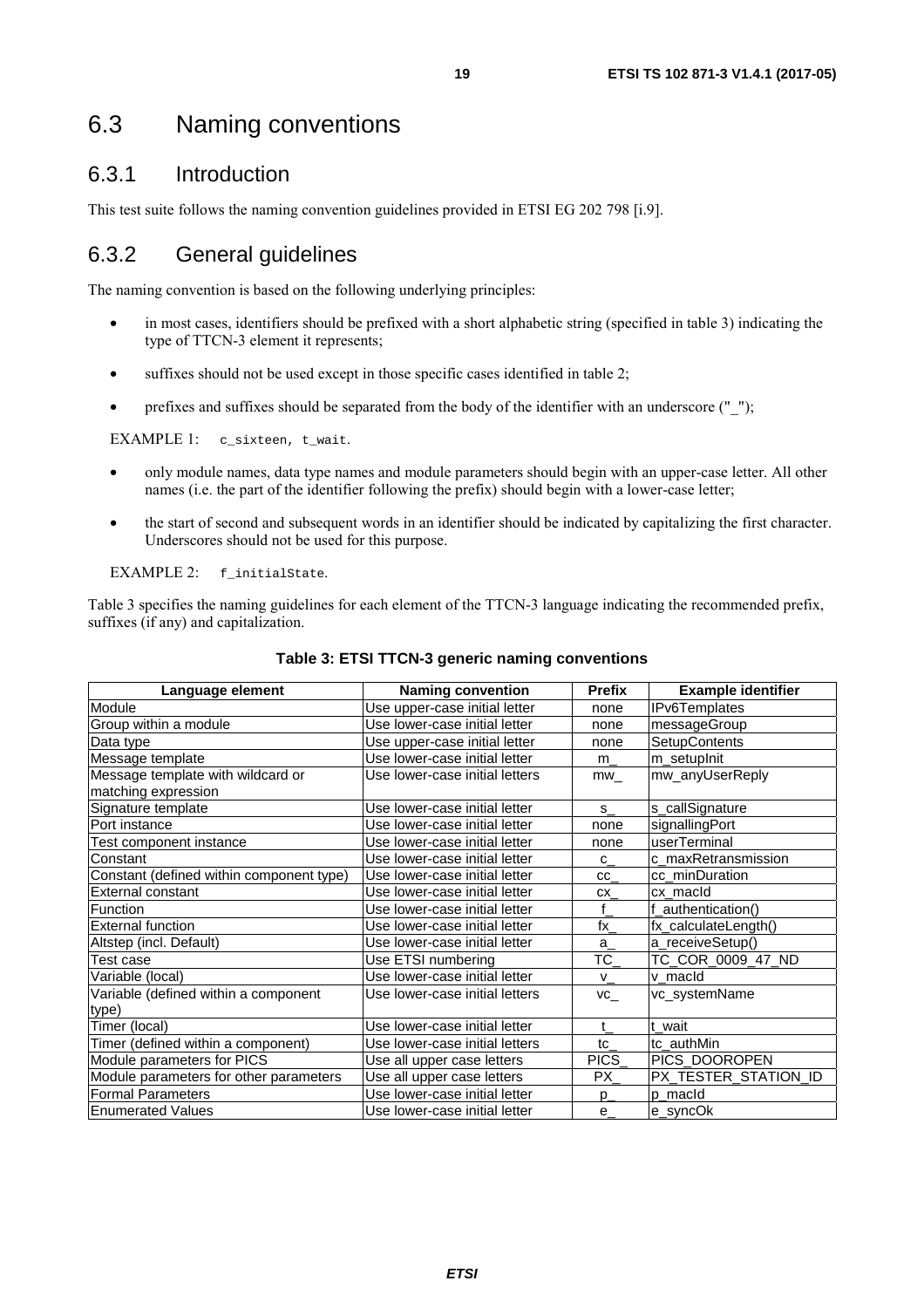### <span id="page-19-0"></span>6.3.3 ITS specific TTCN-3 naming conventions

Next to such general naming conventions, table 4 shows specific naming conventions that apply to the ITS TTCN-3 test suite.

| Language element                                                  | <b>Naming convention</b>         | <b>Prefix</b>                      | <b>Example identifier</b>               |
|-------------------------------------------------------------------|----------------------------------|------------------------------------|-----------------------------------------|
| <b>ITS Module</b>                                                 | Use upper-case initial<br>letter | lts"IUTname"                       | ItsGeoNetworking                        |
| Module containing types and<br>values                             | Use upper-case initial<br>letter | Its"IUTname"_TypesAndV<br>lalues   | ItsGeoNetworking_TypesAndVal<br>ues     |
| Module containing Templates                                       | Use upper-case initial<br>letter | Its"IUTname"_Templates             | <b>ItsGeoNetworking Templates</b>       |
| Module containing test cases                                      | Use upper-case initial<br>letter | llts"IUTname" TestCases            | <b>ItsGeoNetworking TestCases</b>       |
| Module containing functions                                       | Use upper-case initial<br>letter | Its"IUTname" Functions             | ItsGeoNetworking_Functions              |
| Module containing external<br>functions                           | Use upper-case initial<br>letter | Its"IUTname" ExternalFun<br>ctions | ItsGeoNetworking ExternalFuncti<br>lons |
| Module containing<br>components, ports and<br>message definitions | Use upper-case initial<br>letter | Its"IUTname" Interface             | ItsGeoNetworking_Interface              |
| Module containing main<br>component definitions                   | Use upper-case initial<br>letter | Its"IUTname" TestSystem            | ItsGeoNetworking TestSystem             |
| Module containing the control<br>part                             | Use upper-case initial<br>letter | llts"IUTname" TestControl          | ItsGeoNetworking_TestControl            |

|  |  | Table 4: ITS specific TTCN-3 naming conventions |  |
|--|--|-------------------------------------------------|--|
|--|--|-------------------------------------------------|--|

### 6.3.4 Usage of Log statements

All TTCN-3 log statements use the following format using the same order:

- Three asterisks.
- The TTCN-3 test case or function identifier in which the log statement is defined.
- One of the categories of log: INFO, WARNING, ERROR, PASS, FAIL, INCONC, TIMEOUT.
- Free text
- Three asterisks.

EXAMPLE 1:

```
log("*** TC_GEONW_PON_LOT_BV_02: INFO: Preamble: Received and answered 
Location Service Request ***");
```
Furthermore, the following rules are applied for the GeoNetworking ATS:

- Log statements are used in the body of the functions, so that invocation of functions are visible in the test logs.
- All TTCN-3 setverdict statement are combined (as defined in TTCN-3 as defined in ETSI ES 201 873-1 [\[i.8\]](#page-6-0)) with a log statement following the same above rules (see example 2).

EXAMPLE 2:

```
setverdict(pass, "*** TC_GEONW_FDV_COH_BV_01: PASS: Common Header correctly 
formatted ***");
```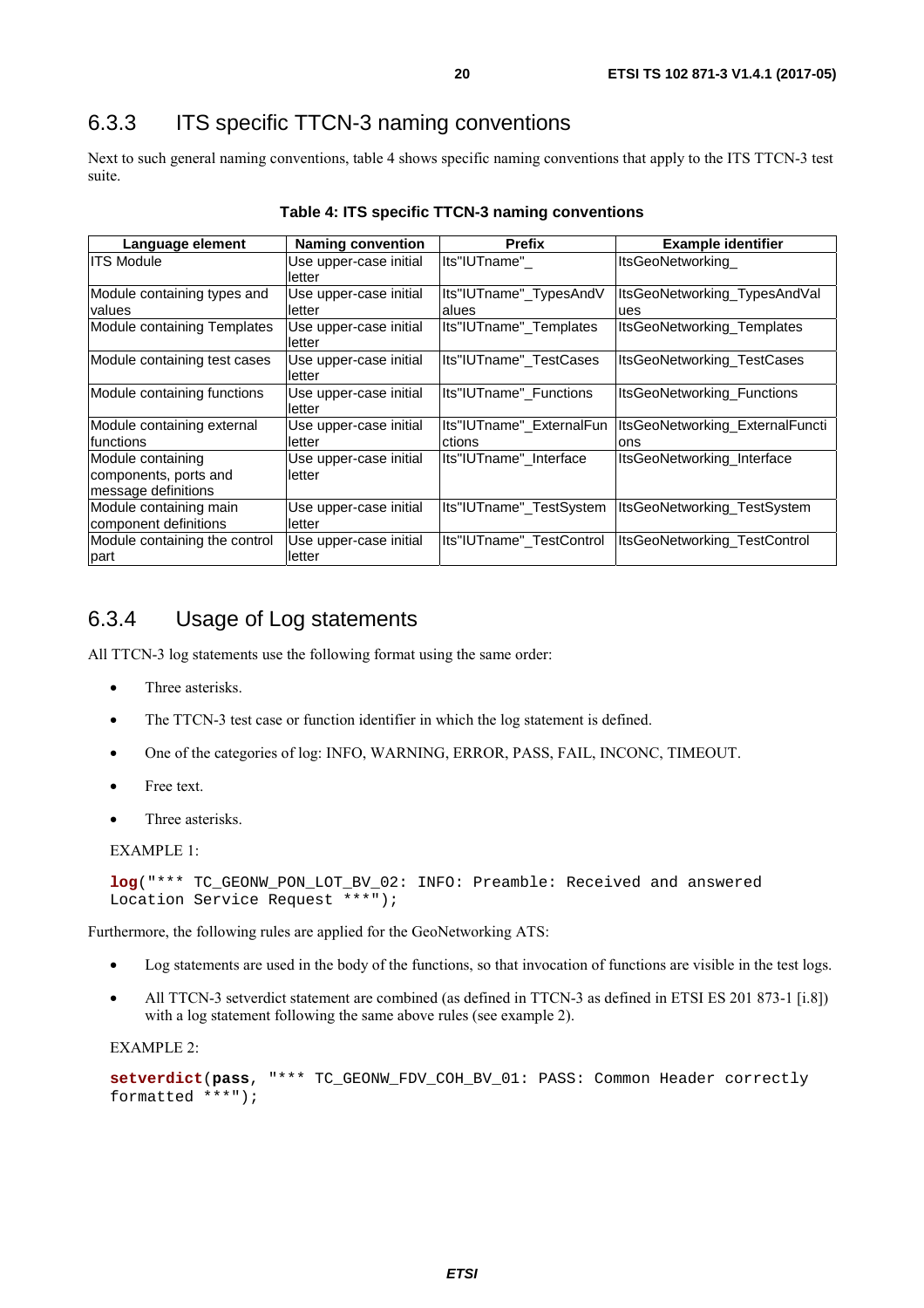### <span id="page-20-0"></span>6.3.5 Test Case (TC) identifier

Table 5 shows the test case naming convention, which follows the same naming convention as the test purposes.

| Identifier: | TC_ <root>_<gr>_<sgr>_<x>_<nn></nn></x></sgr></gr></root> |              |                                            |
|-------------|-----------------------------------------------------------|--------------|--------------------------------------------|
|             | $<$ root $>$ = root                                       | <b>GEONW</b> |                                            |
|             | $<$ gr $>$ = group                                        | <b>FDV</b>   | Formatting and Data Validity               |
|             |                                                           | <b>PON</b>   | <b>Protocol Operation</b>                  |
|             |                                                           | CAP          | <b>Buffer Capacities</b>                   |
|             | $<$ sgr $>$ =sub-group                                    | <b>BAH</b>   | <b>Basic Header</b>                        |
|             |                                                           | <b>COH</b>   | Common Header                              |
|             |                                                           | <b>BEA</b>   | Beacon                                     |
|             |                                                           | <b>GUC</b>   | GeoUnicast                                 |
|             |                                                           | <b>GBC</b>   | GeoBroadcast                               |
|             |                                                           | GAC          | GeoAnycast                                 |
|             |                                                           | <b>SHB</b>   | Single-Hop Broadcast                       |
|             |                                                           | TSB          | <b>Topologically Scoped Broadcast</b>      |
|             |                                                           | LOT          | <b>Location Table</b>                      |
|             |                                                           | LPV          | <b>Local Position Vector</b>               |
|             |                                                           | SQN          | Sequence Number                            |
|             |                                                           | <b>LOS</b>   | <b>Location Service</b>                    |
|             |                                                           | <b>FPB</b>   | Forwarding Packet Buffer                   |
|             |                                                           | <b>GNA</b>   | <b>GeoNetworking Address</b>               |
|             |                                                           | <b>TIC</b>   | <b>Transmission Interval Control</b>       |
|             |                                                           | <b>BCA</b>   | GeoBroadcast CBF Algorithm                 |
|             |                                                           | <b>BAA</b>   | GeoBroadcast Advanced Algorithm            |
|             | $\langle x \rangle$ = type of testing                     | <b>BV</b>    | Behaviour tests to valid test events       |
|             |                                                           | BI           | Behaviour tests to invalid test events     |
|             |                                                           | <b>BO</b>    | Behaviour tests to inopportune test events |
|             |                                                           | TI           | Timer tests                                |
|             | $\leq$ nn> = sequential number                            |              | 01 to 99                                   |

EXAMPLE: TP identifier: TP/GEONW/FDV/COH/BV/02 TC identifier: TC\_GEONW\_FDV\_COH\_BV\_02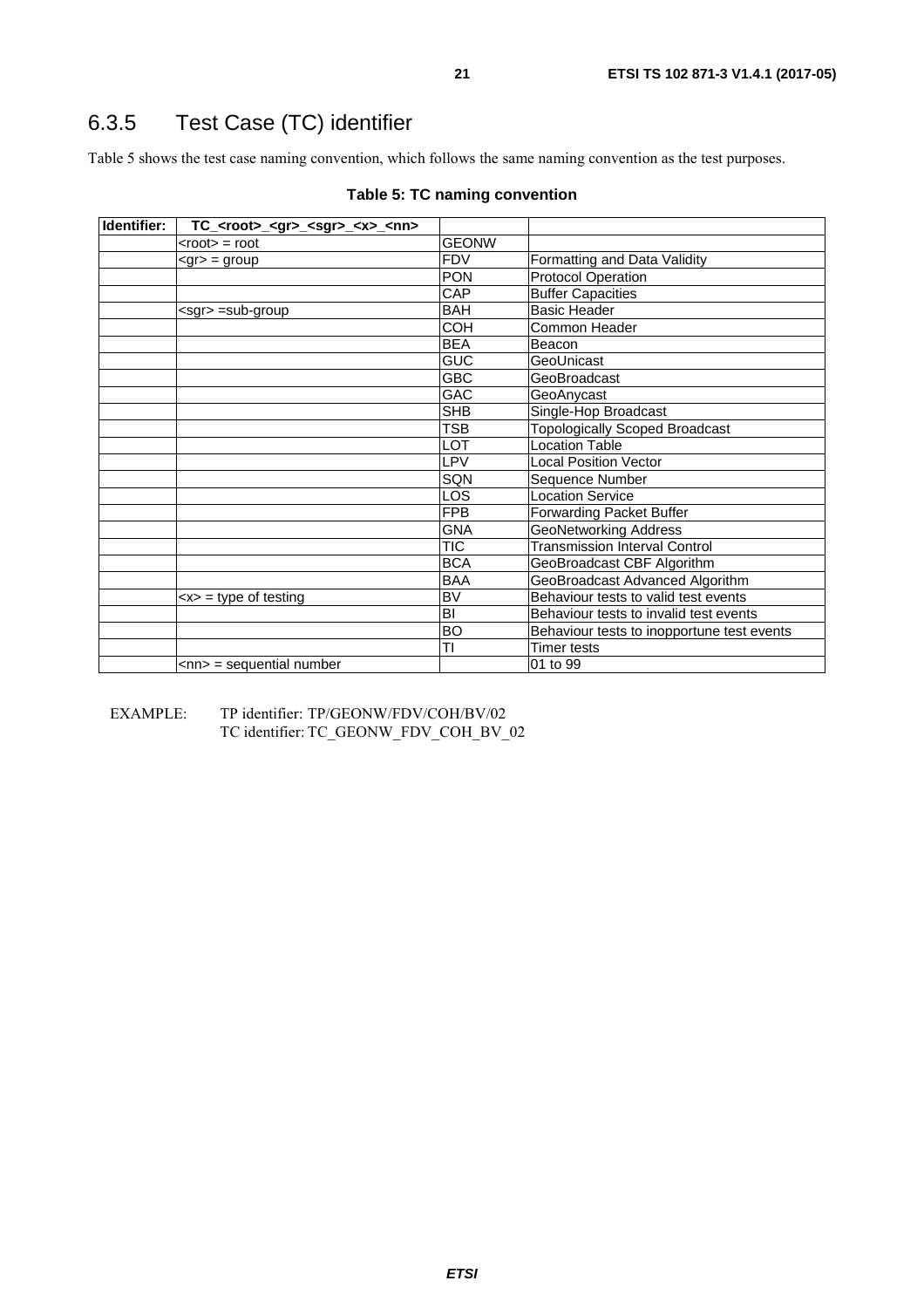## <span id="page-21-0"></span>Annex A (normative): TTCN-3 library modules

## A.1 Electronic annex, zip file with TTCN-3 code

This test suite has been produced using the Testing and Test Control Notation (TTCN) according to ETSI ES 201 873-1 [\[i.8\]](#page-6-0).

ETSI EN 302 636-4-1 [\[1](#page-5-0)], ETSI TS 102 871-1 [[2\]](#page-5-0) and ETSI TS 102 871-2 [[3\]](#page-5-0) have been applied to develop this test suite.

This test suite has been compiled error-free using two different commercial TTCN-3 compilers.

The TTCN-3 library modules, which form parts of the present technical standard, are contained in the archive ts  $10287103v010401p0.zip$  which accompanies the present document.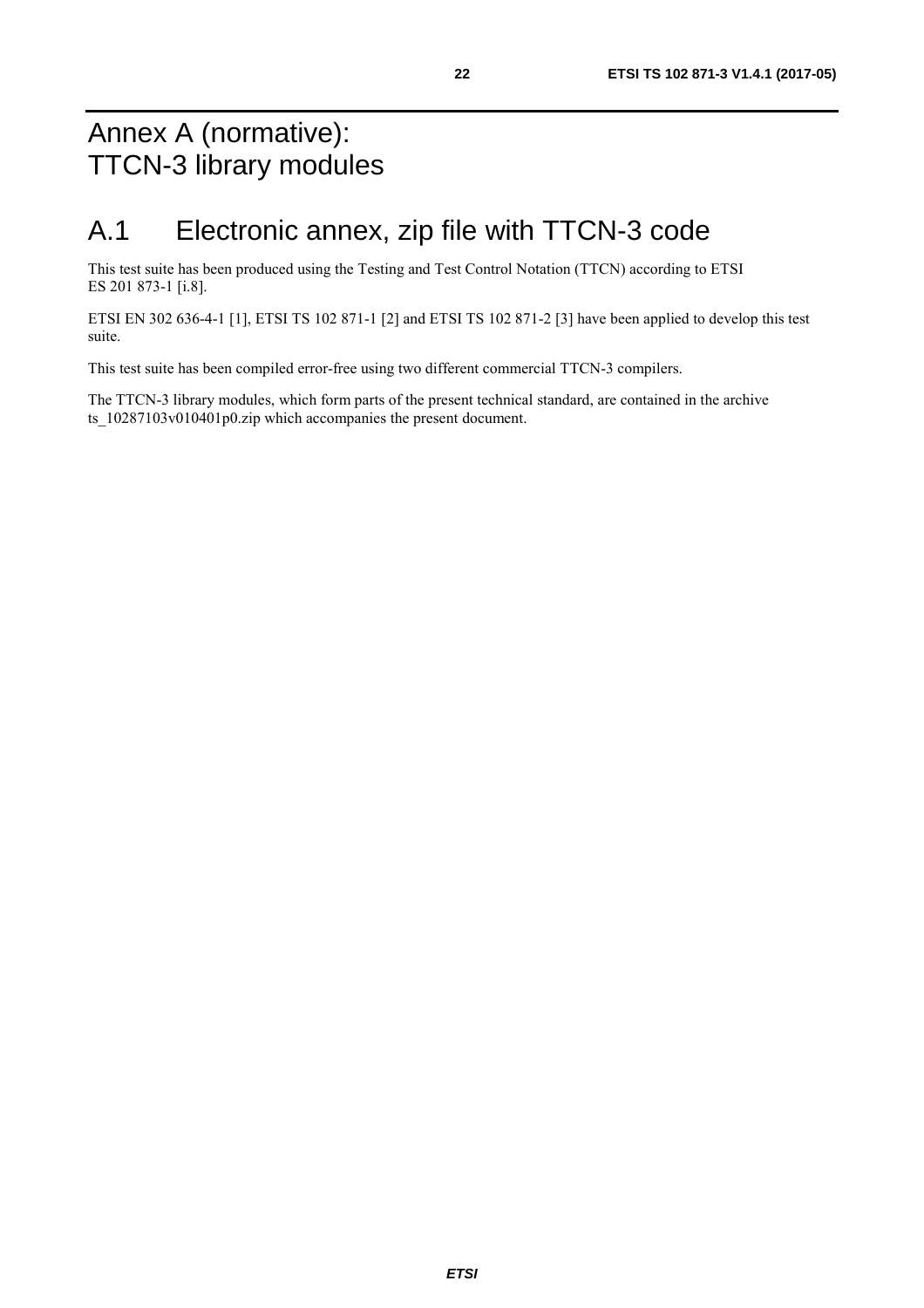## <span id="page-22-0"></span>Annex B (normative): Partial PIXIT pro forma for GeoNetworking

## B.1 Partial cancellation of copyright

Notwithstanding the provisions of the copyright clause related to the text of the present document, ETSI grants that users of the present document may freely reproduce the Partial PIXIT pro forma in this annex so that it can be used for its intended purposes and may further publish the completed Partial PIXIT.

## B.2 Introduction

The PIXIT Pro forma is based on ISO/IEC 9646-6 [\[i.5](#page-6-0)].

## B.3 Identification summary

The Identification summary shall be as specified in table B.1.

#### **Table B.1: Identifcation summary**

| PIXIT Number:         |  |
|-----------------------|--|
| Test Laboratory Name: |  |
| Date of Issue:        |  |
| Issued to:            |  |

## B.4 ATS summary

The ATS summary shall be as specified in table B.2.

#### **Table B.2: ATS summary**

| <b>Protocol Specification:</b> | <b>ETSI EN 302 636-4-1 [1]</b>         |
|--------------------------------|----------------------------------------|
| <b>Protocol to be tested:</b>  | <b>IGEONETW (GeoNetworking ITS-G5)</b> |
| <b>IATS Specification:</b>     | <b>IETSI TS 102 871-3</b>              |
| <b>Abstract Test Method:</b>   | IClause 4                              |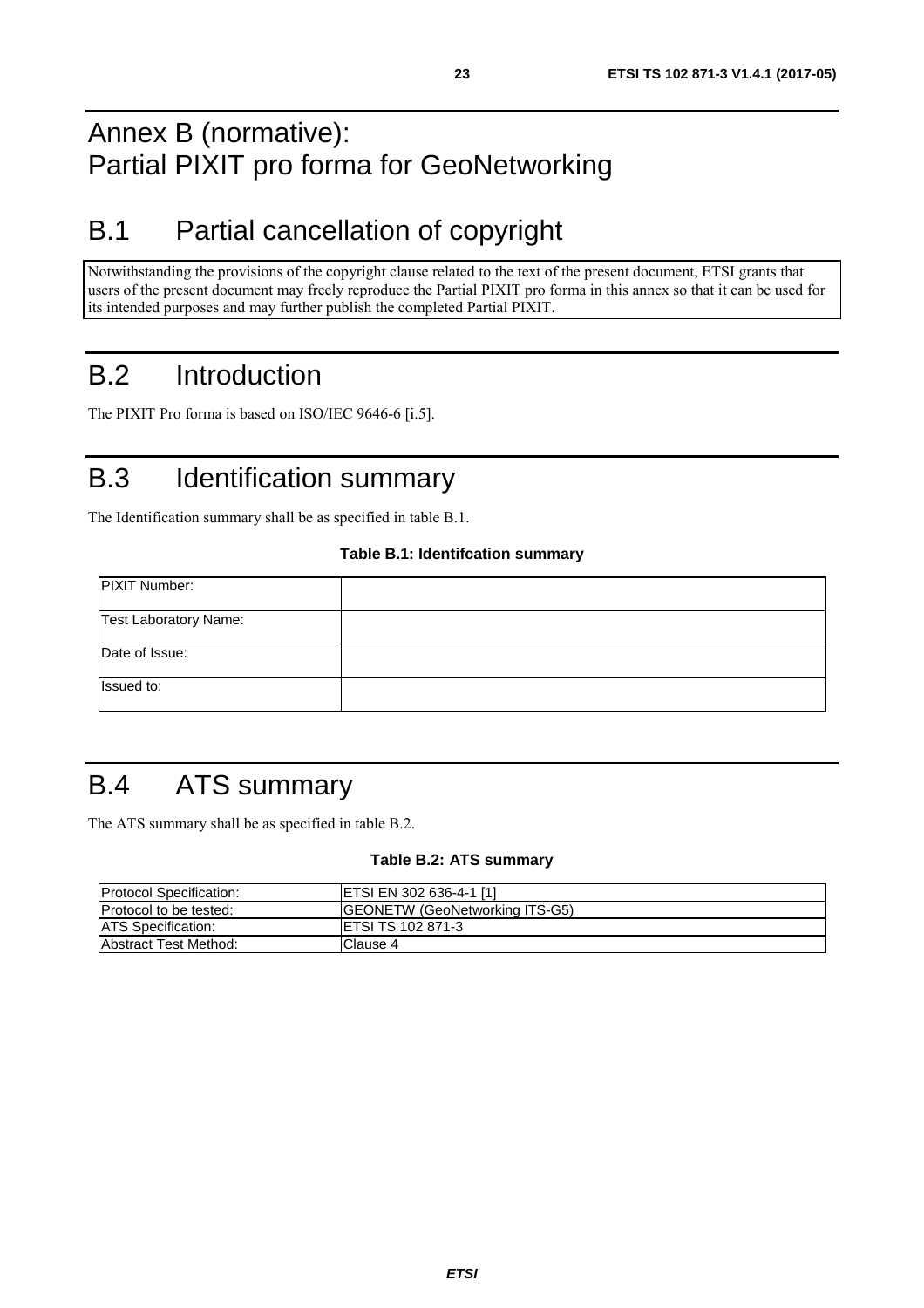## <span id="page-23-0"></span>B.5 Test laboratory

The Test laboratory info shall be specified as in table B.3.

#### **Table B.3: Test laboratory info**

| Test Laboratory Identification: |  |
|---------------------------------|--|
| <b>Test Laboratory Manager:</b> |  |
| Means of Testing:               |  |
| <b>SAP Address:</b>             |  |

## B.6 Client identification

The Client identification shall be specified as in table B.4.

#### **Table B.4: Client identification**

| Client Identification:    |  |
|---------------------------|--|
| Client Test manager:      |  |
| Test Facilities required: |  |

## B.7 SUT

SUT shall be specified as in table B.5.

**Table B.5** 

| Name:                            |  |
|----------------------------------|--|
|                                  |  |
| Version:                         |  |
|                                  |  |
| <b>SCS Number:</b>               |  |
|                                  |  |
| Machine configuration:           |  |
|                                  |  |
| Operating System Identification: |  |
|                                  |  |
| <b>IUT</b> Identification:       |  |
|                                  |  |
| <b>PICS Reference for IUT:</b>   |  |
|                                  |  |
| Limitations of the SUT:          |  |
|                                  |  |
| Environmental Conditions:        |  |
|                                  |  |
|                                  |  |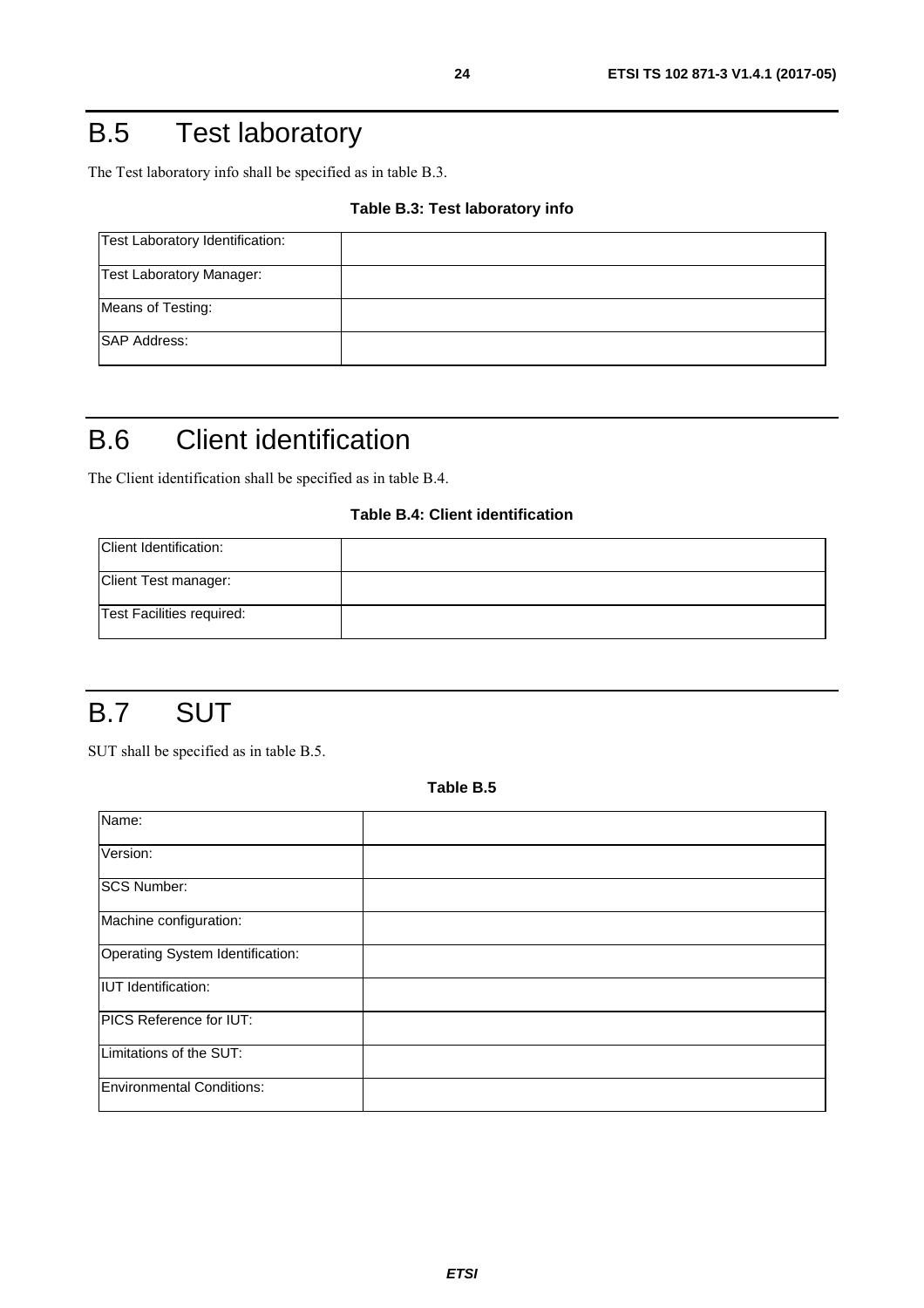## <span id="page-24-0"></span>B.8 Protocol layer information

## B.8.1 Protocol identification

Protocol identification shall be as specified in table B.6.

### **Table B.6: Protocol identification**

| Name:                    | ETSI EN 302 636-4-1 [1]      |
|--------------------------|------------------------------|
| Version:                 |                              |
| <b>IPICS References:</b> | <b>ETSI TS 102 871-1 [2]</b> |

### B.8.2 IUT information

GN PIXITs shall be as in table B.7.

| <b>Identifier</b>                   |                | <b>Description</b>                     |
|-------------------------------------|----------------|----------------------------------------|
| PX TS NODE A LOCAL GN ADDR          | <b>Comment</b> | GeoNetworking address of the           |
| PX_TS_NODE_B_LOCAL_GN_ADDR          |                | GeoAdhoc router node                   |
| PX_TS_NODE_C_LOCAL_GN_ADDR          | <b>Type</b>    | <b>GN</b> Address                      |
| PX_TS_NODE_D_LOCAL_GN_ADDR          | Def. value     | typeOfAddress := e_manual,             |
| PX_TS_NODE_E_LOCAL_GN_ADDR          |                | stationType := e_passengerCar,         |
| PX_TS_NODE_F_LOCAL_GN_ADDR          |                | stationCountryCode := c_uInt10Zero,    |
|                                     |                | $mid := c_6ZeroBytes$                  |
| PX_MIN_NR_NEIGHBOUR                 | <b>Comment</b> | Nr of neighbour limit to enter the     |
|                                     |                | "medium" congestion status value       |
|                                     | Type           | Integer                                |
|                                     | Def. value     | 50                                     |
| PX MAX NR NEIGHBOUR                 | <b>Comment</b> | Nr of neighbour limit to enter the     |
|                                     |                | "maximum" congestion status value      |
|                                     | Type           | Integer                                |
|                                     | Def. value     | 50                                     |
| <b>PX T DELTA</b>                   | <b>Comment</b> | Delta for timers to reflect processing |
|                                     |                | time                                   |
|                                     | <b>Type</b>    | float                                  |
|                                     | Def. value     | 0,1                                    |
| PX GN_BEACON_SERVICE_TIMER_MEDIUM   | <b>Comment</b> | Duration of Beacon service retransmit  |
|                                     |                | timer [ms] for NetBeaconInterval =     |
|                                     |                | medium (cong. ctrl)                    |
|                                     | Type           | integer                                |
|                                     | Def. value     | 5 0 0 0                                |
| PX GN BEACON SERVICE TIMER MAXIMUM  | <b>Comment</b> | Duration of Beacon service retransmit  |
|                                     |                | timer [ms] for NetBeaconInterval =     |
|                                     |                | maximum (cong. ctrl)                   |
|                                     | Type           | integer                                |
|                                     | Def. value     | 8 0 0 0                                |
| PX_GN_LOCATION_SERVICE_TIMER_MEDIUM | <b>Comment</b> | Duration of Location service           |
|                                     |                | retransmit timer [ms] for              |
|                                     |                | NetRepInterval = medium (cong. ctrl)   |
|                                     | <b>Type</b>    | integer                                |
|                                     | Def. value     | 2 0 0 0                                |

#### **Table B.7: GeoNetworking pixits**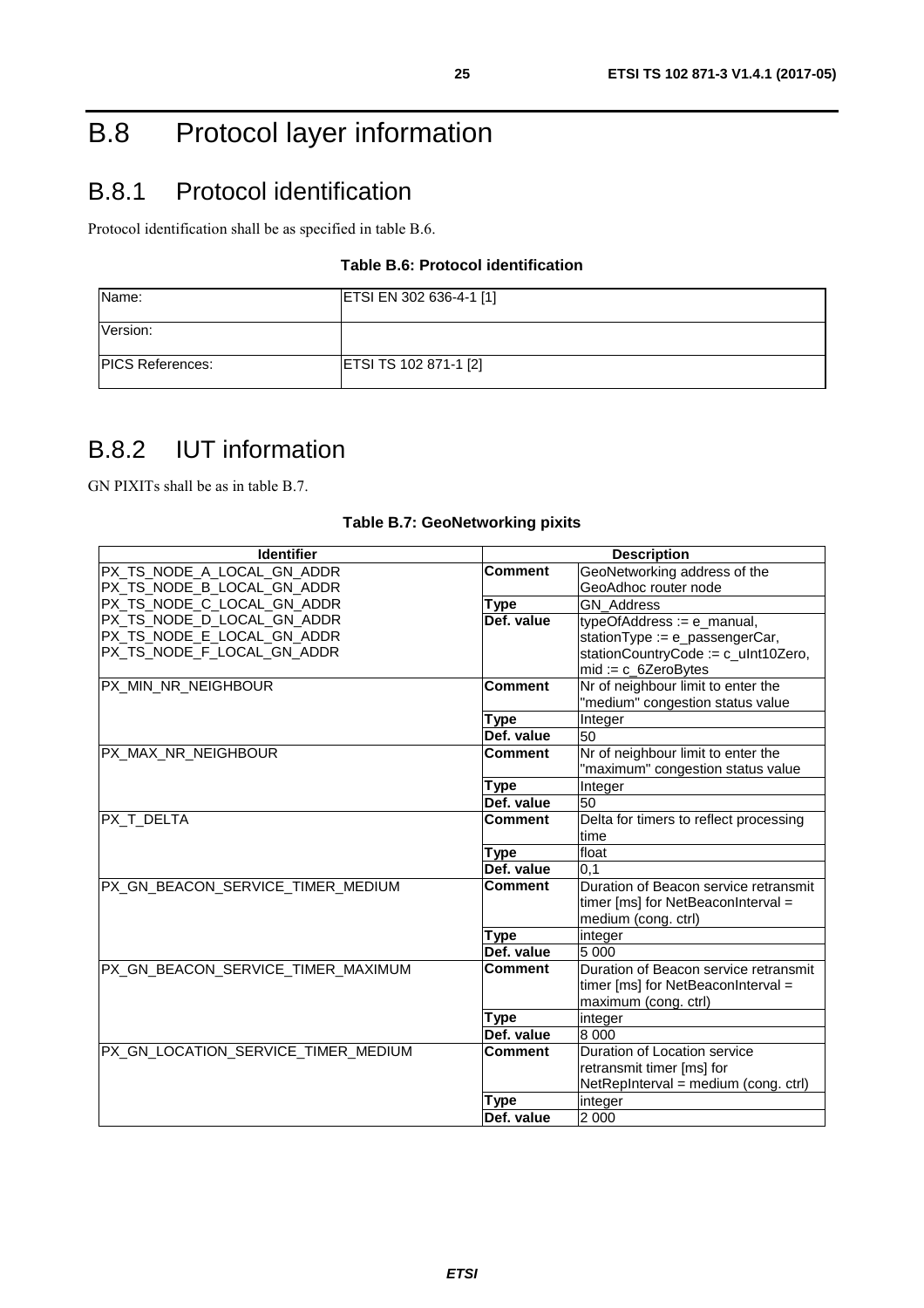| <b>Identifier</b>                          |                | <b>Description</b>                                                                           |
|--------------------------------------------|----------------|----------------------------------------------------------------------------------------------|
| PX_GN_LOCATION_SERVICE_TIMER_MAXIMUM       | <b>Comment</b> | Duration of Location service<br>retransmit timer [ms] for<br>NetRepInterval = maximum (cong. |
|                                            | <b>Type</b>    | ctrl)<br>integer                                                                             |
|                                            | Def. value     | 3 0 0 0                                                                                      |
| PX_GN_APPLICATION_RETRANSMIT_TIMER         | <b>Comment</b> | Duration of Application retransmit<br>timer [ms]                                             |
|                                            | <b>Type</b>    | integer                                                                                      |
|                                            | Def. value     | 1 000                                                                                        |
| PX_GN_APPLICATION_RETRANSMIT_TIMER_MEDIUM  | <b>Comment</b> | Duration of Application retransmit<br>timer [ms] - medium                                    |
|                                            | <b>Type</b>    | integer                                                                                      |
|                                            | Def. value     | 2 0 0 0                                                                                      |
| PX_GN_APPLICATION_RETRANSMIT_TIMER_MAXIMUM | <b>Comment</b> | Duration of Application retransmit<br>timer [ms] - maximum                                   |
|                                            | <b>Type</b>    | integer                                                                                      |
|                                            | Def. value     | 3 0 0 0                                                                                      |
| PX POS DELTA                               | <b>Comment</b> | The allowed delta for position<br>checking.                                                  |
|                                            | <b>Type</b>    | integer                                                                                      |
|                                            | Def. value     |                                                                                              |
| PX_GN_APPLICATION_MAX_RETRANS              | <b>Comment</b> | Maximum number of application<br>retransmissions                                             |
|                                            | <b>Type</b>    | Integer                                                                                      |
|                                            | Def. value     | 10                                                                                           |
| PX_GN_UPPER_LAYER                          | <b>Comment</b> | The IUT's upper layer                                                                        |
|                                            | Type           | NextHeader                                                                                   |
|                                            | Def. value     | e_any                                                                                        |
| PX_MESSAGE_COUNT                           | <b>Comment</b> | Number of messages to be sent                                                                |
|                                            | Type           | integer                                                                                      |
|                                            | Def. value     | 5                                                                                            |
| PX_NEIGHBOUR_DISCOVERY_DELAY               | <b>Comment</b> | Time necessary for IUT to detect<br>neighbours                                               |
|                                            | <b>Type</b>    | float                                                                                        |
|                                            | Def. value     | 1,0                                                                                          |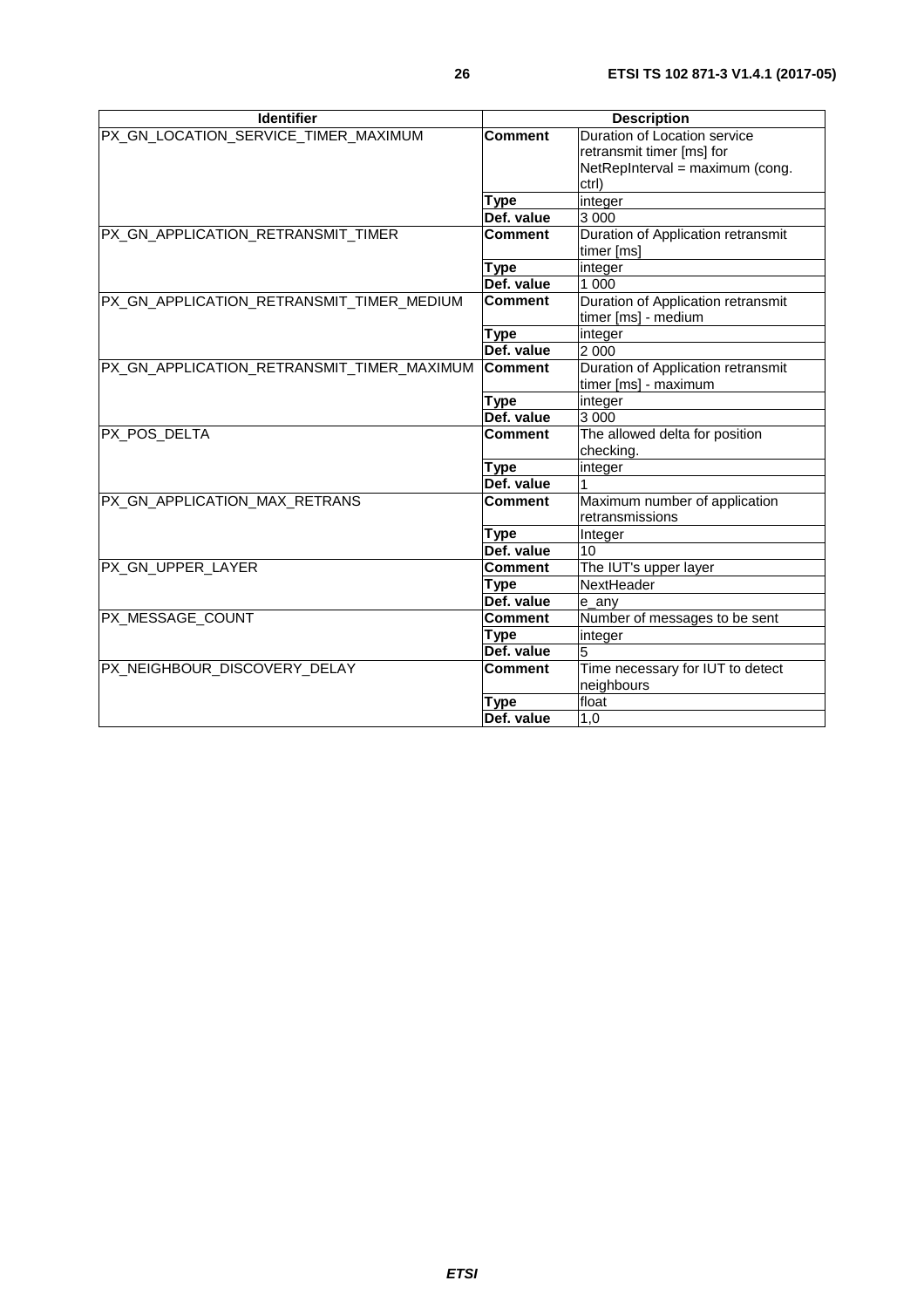## <span id="page-26-0"></span>Annex C (normative): PCTR pro forma for GeoNetworking

## C.1 Partial cancellation of copyright

Notwithstanding the provisions of the copyright clause related to the text of the present document, ETSI grants that users of the present document may freely reproduce the PCTR pro forma in this annex so that it can be used for its intended purposes and may further publish the completed PCTR.

## C.2 Introduction

The PCTR pro forma is based on ISO/IEC 9646-6 [[i.5](#page-6-0)].

## C.3 Identification summary

### C.3.1 Protocol conformance test report

A protocol conformance test report shall be as in table C.1.

### **Table C.1: Protocol conformance test report**

| PCTR Number:                    |  |
|---------------------------------|--|
| PCTR Date:                      |  |
| Corresponding SCTR Number:      |  |
| Corresponding SCTR Date:        |  |
| Test Laboratory Identification: |  |
| <b>Test Laboratory Manager:</b> |  |
| Signature:                      |  |

### C.3.2 IUT identification

An IUT shall be identified as specified in table C.2.

#### **Table C.2: IUT identification**

| Name:                   |  |
|-------------------------|--|
| Version:                |  |
| Protocol specification: |  |
| PICS:                   |  |
| Previous PCTR if any:   |  |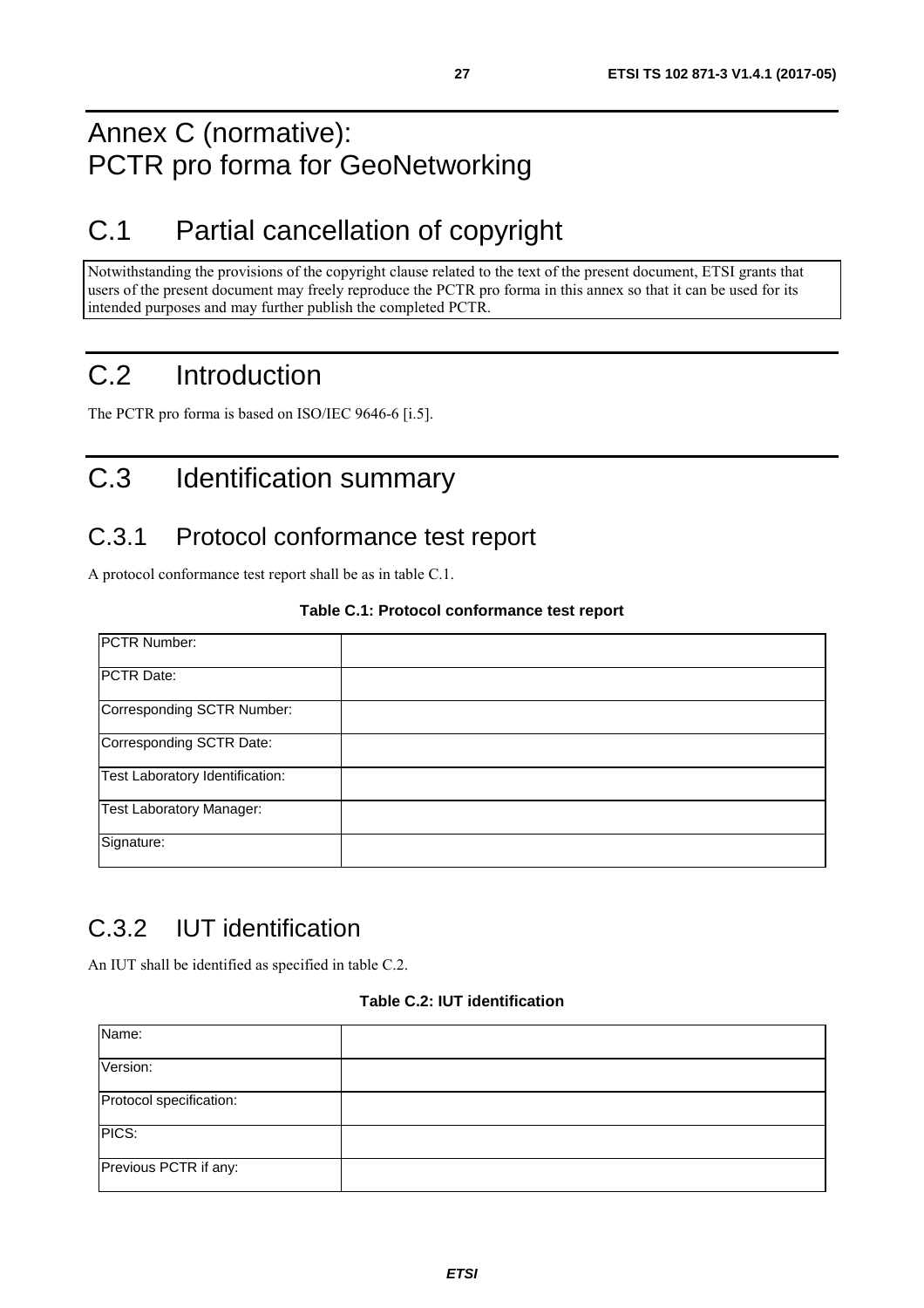#### <span id="page-27-0"></span> $C.3.3$ **Testing environment**

The testing environment shall be as specified in table C.3.

#### **Table C.3: Testing environment**

| PIXIT Number:                        |  |
|--------------------------------------|--|
| <b>ATS Specification:</b>            |  |
| Abstract Test Method:                |  |
| Means of Testing identification:     |  |
| Date of testing:                     |  |
| Conformance Log reference(s):        |  |
| Retention Date for Log reference(s): |  |

#### Limits and reservation  $C.3.4$

Additional information relevant to the technical contents or further use of the test report, or the rights and obligations of the test laboratory and the client, may be given here. Such information may include restriction on the publication of the report.

. . . . . . . . . 

#### $C.3.5$ Comments

Additional comments may be given by either the client or the test laboratory on any of the contents of the PCTR, for example, to note disagreement between the two parties.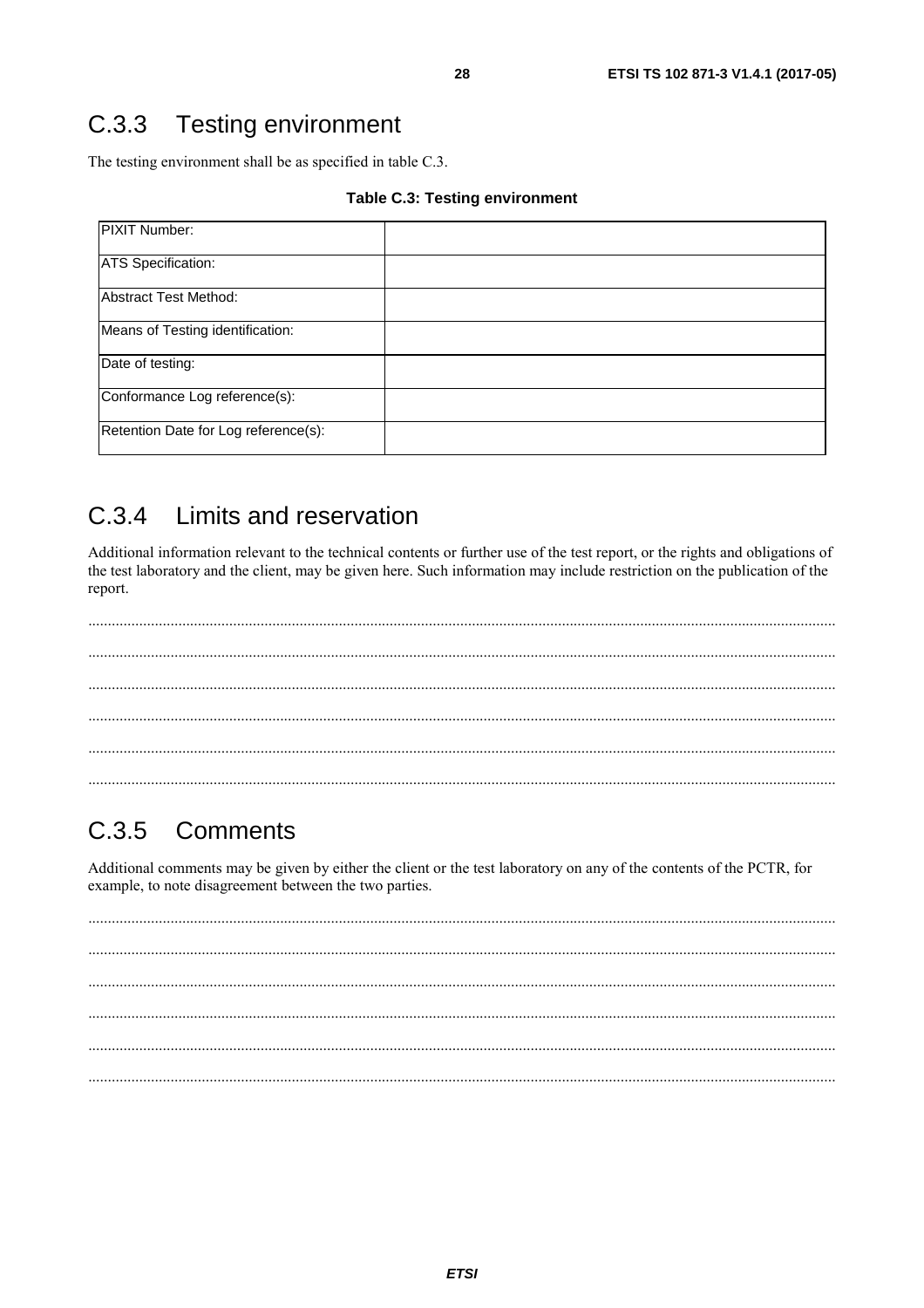#### <span id="page-28-0"></span> $C.4$ **IUT Conformance status**

This IUT has or has not been shown by conformance assessment to be non-conforming to the specified protocol specification.

Strike the appropriate words in this sentence. If the PICS for this IUT is consistent with the static conformance requirements (as specified in clause C.3 in the present document) and there are no "FAIL" verdicts to be recorded (in clause C.6 in the present document) strike the words "has or", otherwise strike the words "or has not".

#### $C<sub>5</sub>$ Static conformance summary

The PICS for this IUT is or is not consistent with the static conformance requirements in the specified protocol.

Strike the appropriate words in this sentence.

#### Dynamic conformance summary  $C<sub>6</sub>$

The test campaign did or did not reveal errors in the IUT.

Strike the appropriate words in this sentence. If there are no "FAIL" verdicts to be recorded (in clause C.6 of the present document) strike the words "did or" otherwise strike the words "or did not".

Summary of the results of groups of test:

#### $C.7$ Static conformance review report

If clause C.3 indicates non-conformance, this clause itemizes the mismatches between the PICS and the static conformance requirements of the specified protocol specification.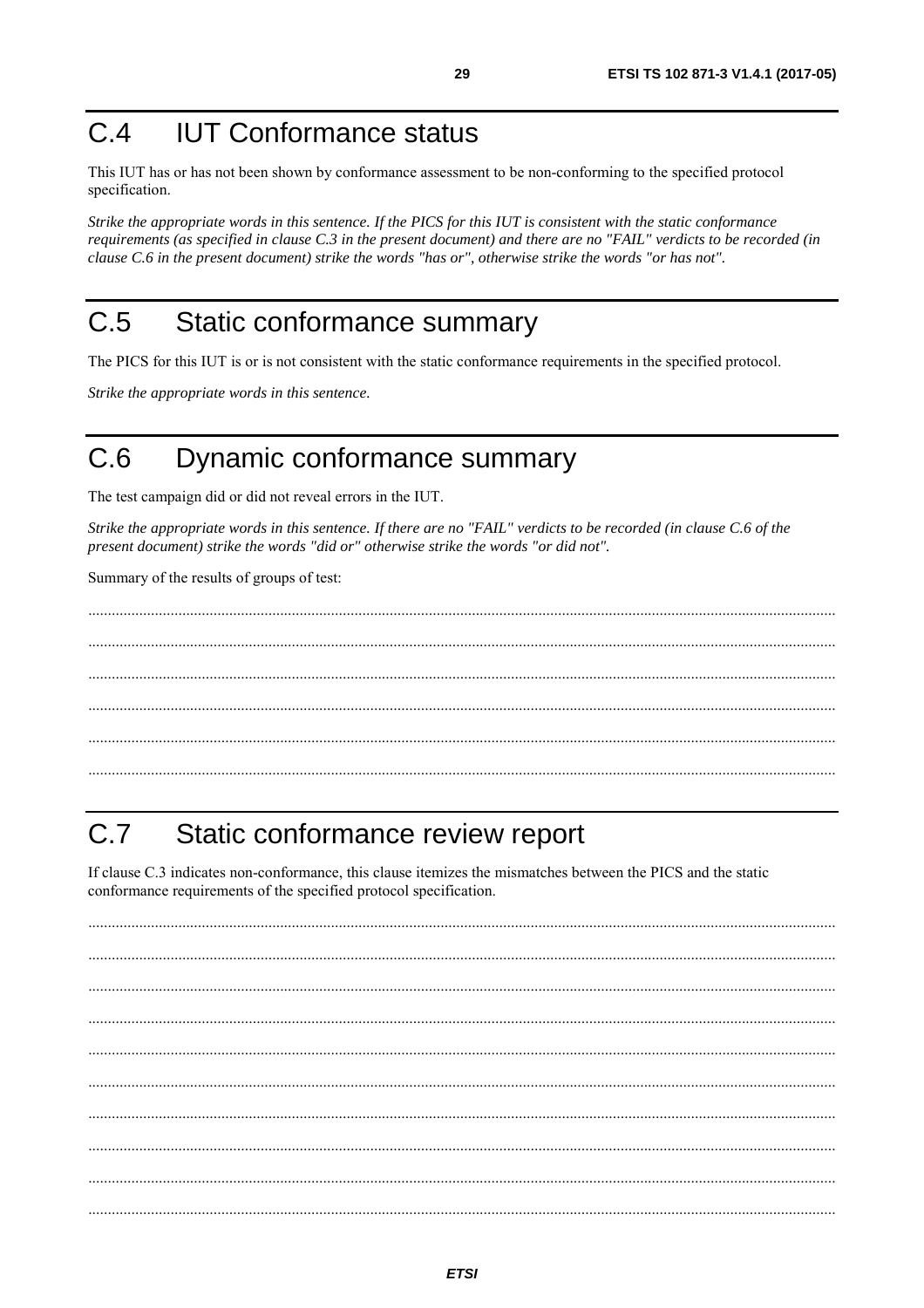#### <span id="page-29-0"></span>Test campaign report  $C.8$

For the complete list of all test cases refer to the test control module of the file described in annex A of the present document.

30

#### $C.9$ **Observations**

Additional information relevant to the technical content of the PCTR is given here.

 $\cdots$